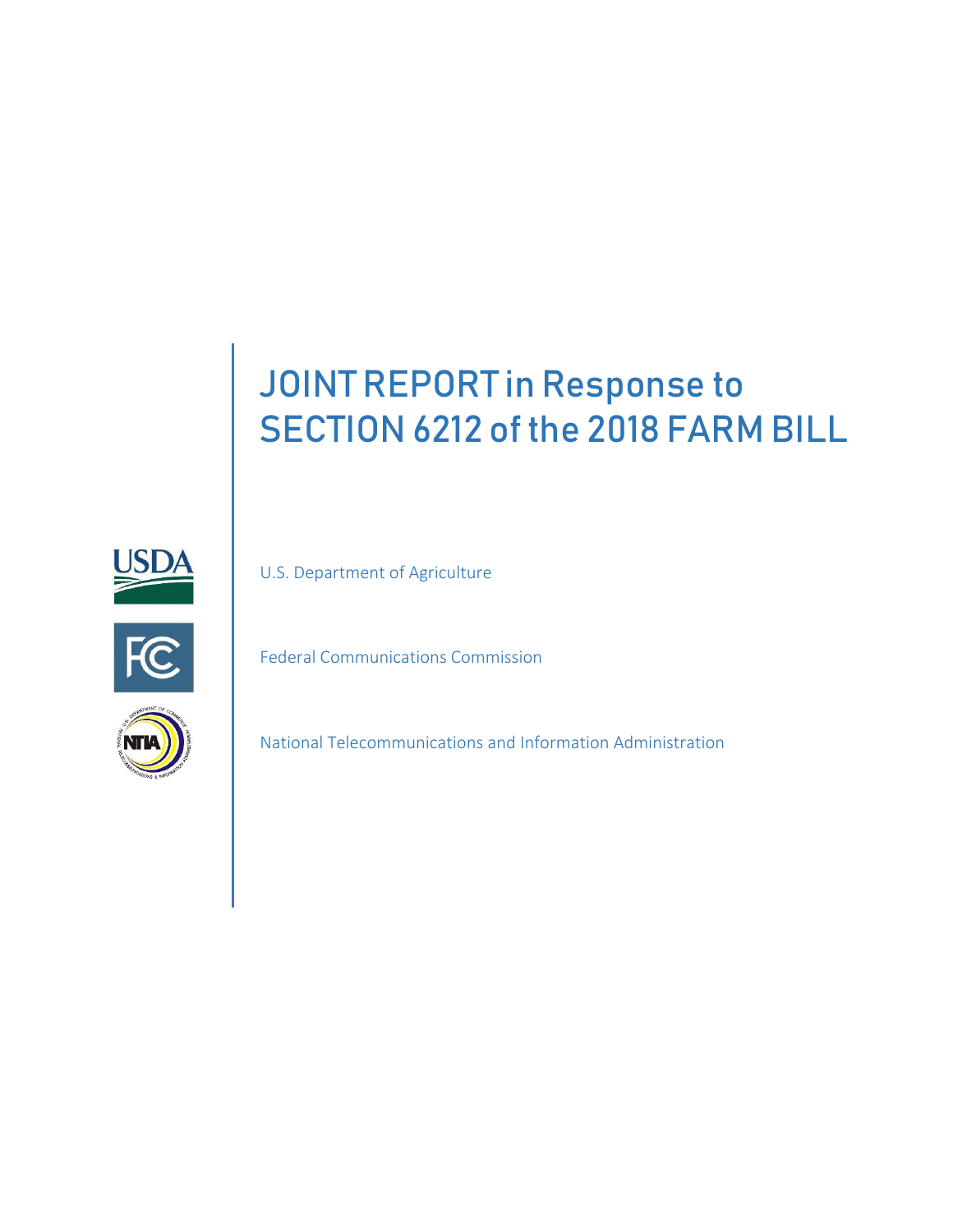# **Table of Contents**

| Distance Learning and Telemedicine Grant Program (DLT), including DLT Opioids 11 |
|----------------------------------------------------------------------------------|
| OVERVIEW OF FEDERAL COMMUNICATIONS COMMISSION UNIVERSAL SERVICE                  |

# OVERVIEW OF NATIONAL TELECOMMUNICATIONS AND INFORMATION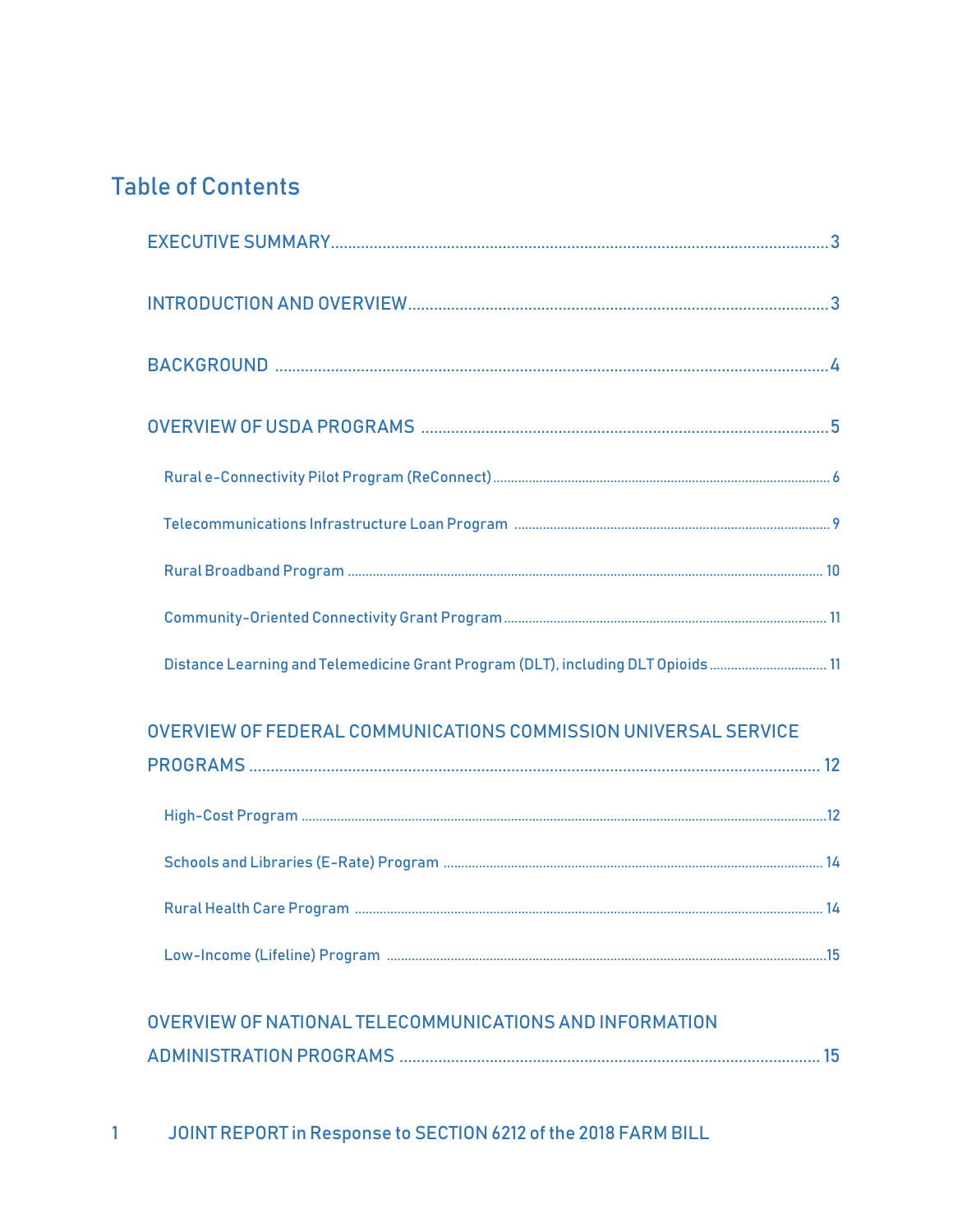# COLLABORATION AND COORDINATION OF FEDERAL BROADBAND PROGRAMS AND

| USDA, FCC, and NTIA Examine Future Needs and Technical Capabilities of Rural Broadband 22 |  |
|-------------------------------------------------------------------------------------------|--|
|                                                                                           |  |
|                                                                                           |  |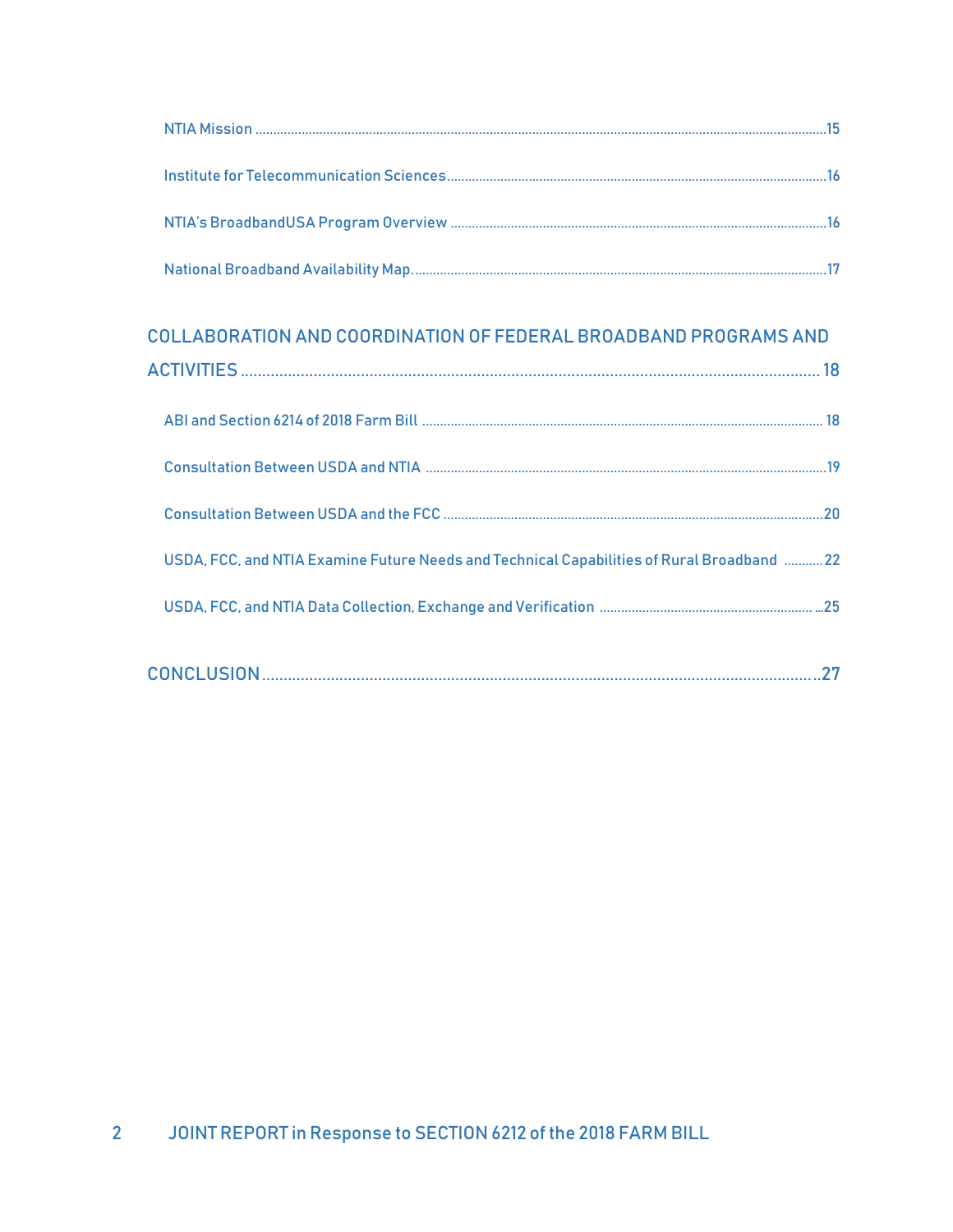### EXECUTIVE SUMMARY

The United States Department of Agriculture (USDA), Federal Communications Commission (FCC or Commission), and National Telecommunications and Information Administration (NTIA) (collectively, the Agencies) are working together to deploy broadband to rural areas. The USDA has loan and grant programs in which billions of dollars have been provided to deploy rural broadband and has developed an innovative broadband platform designed to avoid duplication of federal funding and ease the application process. The FCC's universal service programs provide approximately \$8.3 billion annually to facilitate broadband deployment and ensure that consumers in all areas of the nation have access to advanced services. The FCC also helps to close the digital divide through a variety of data collection and policy initiatives, intended to identify gaps in broadband availability and stimulate deployment by removing barriers to infrastructure. The NTIA's BroadbandUSA program promotes innovation and economic growth by supporting efforts to expand broadband access and meaningful use across America. BroadbandUSA serves local and state governments, industry, and nonprofits that seek to expand broadband connectivity and promote digital inclusion. NTIA is also responsible for developing the National Broadband Availability Map (NBAM), which will promote more efficient targeting of state and federal funding to unserved and underserved rural areas. The Agencies routinely work together to exchange information and ideas and coordinate programs. This report highlights those individual and collective efforts.

### INTRODUCTION AND OVERVIEW

This report is submitted pursuant to Section 6212 of the Agriculture Improvement Act of 2018 (2018 Farm Bill), Public Law 115-334, which directs the Secretary of USDA, the FCC, and the Assistant Secretary for Communications and Information at the NTIA to report to Congress on "how best to coordinate federally supported broadband programs and activities."

The joint report outlines the individual and cooperative efforts of the Agencies to "promote high-quality broadband service that meets the long-term needs of rural residents and businesses," to "support the long-term viability, sustainability and utility of federally supported rural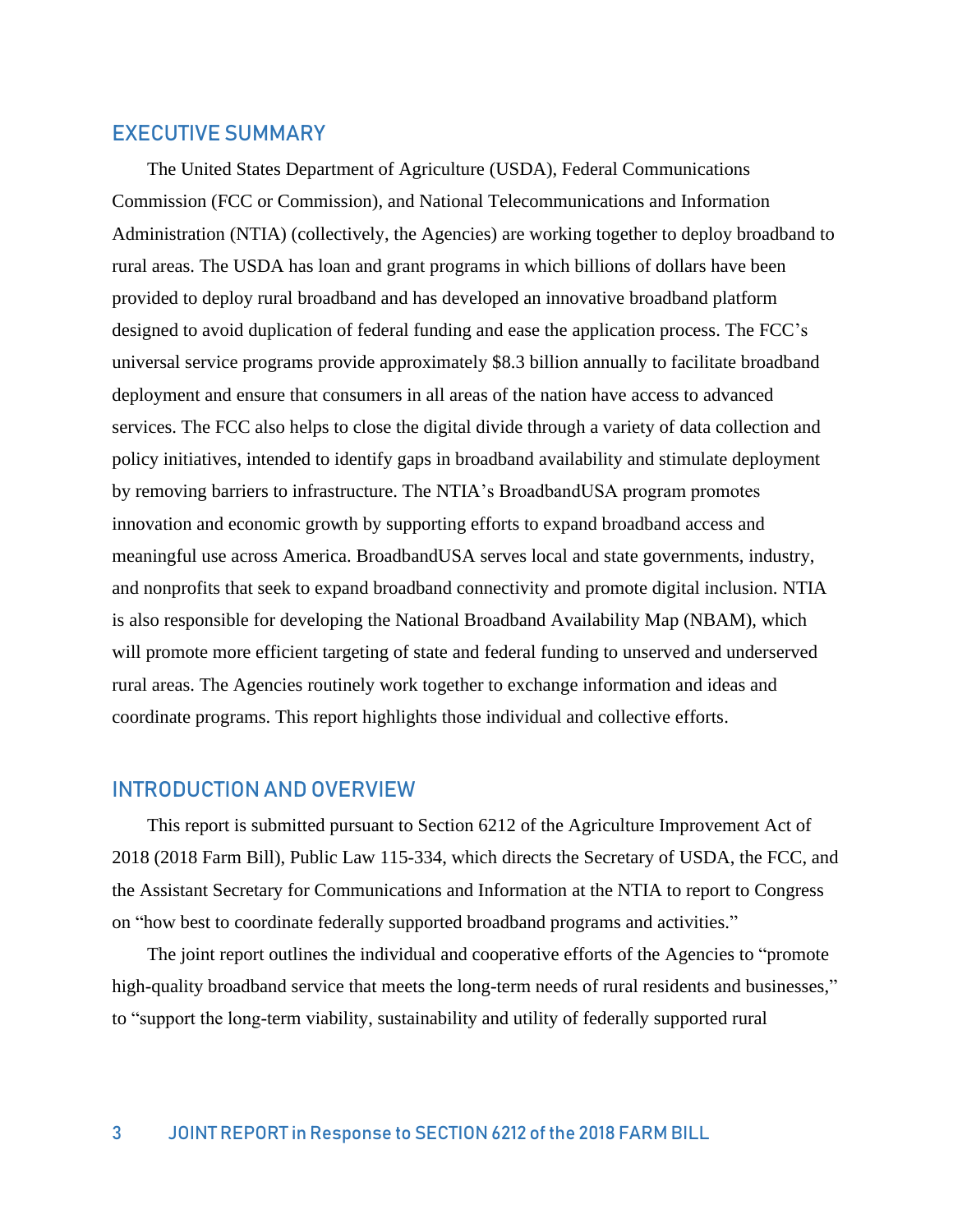broadband infrastructure" and to "identify and quantify the availability of broadband service and ongoing broadband deployment in rural areas" as required by Section 6212.

## BACKGROUND

The 2017 "Report to the President of the United States from the Task Force on Agriculture and Rural Prosperity" prepared by USDA, the FCC, and NTIA and 18 other federal agencies, in consultation with local, state, and Tribal leaders, concluded that broadband access "is fundamental for economic development, innovation, advancements in technology, workforce readiness, and an improved quality of life" and "will transform rural America as a key catalyst for prosperity." As Task Force Chair USDA Secretary Sonny Perdue noted, broadband access is no longer an "amenity" but has become "essential" for rural America. Building on the work of the Task Force, the Administration launched the American Broadband Initiative (ABI) in February 2019 with the release of its ["Milestones Report,](https://www.ntia.doc.gov/report/2019/american-broadband-initiative-milestones-report)" outlining a vision for how the federal government can encourage the expansion of broadband access and actions that agencies are taking to increase private-sector investment in broadband. Since its formation, the ABI has been working diligently to fulfill its mission of ensuring that government processes are clear and responsive to stakeholders, that government assets provide the greatest possible benefit to the public, and that the government is performing its duties as a steward of taxpayer funds. The ABI provides a valuable forum to continue the coordination directed by Congress.

Though access to affordable high-speed Internet service is universally recognized as vital to a healthy and growing rural economy, the latest **FCC Broadband Deployment Report** found that over 21 million rural Americans still lacked access to broadband service with speeds of 25 Mbps downstream and 3 Mbps upstream (25/3 Mbps) in 2017. These numbers are improving but rural broadband deployment continues to be hampered by barriers resulting from distance, low population density and demographics. The high costs of building broadband service to remote communities and diminished financial incentives resulting from the reduced size of the potential customer market combine with relatively low rural income, high unemployment, poverty and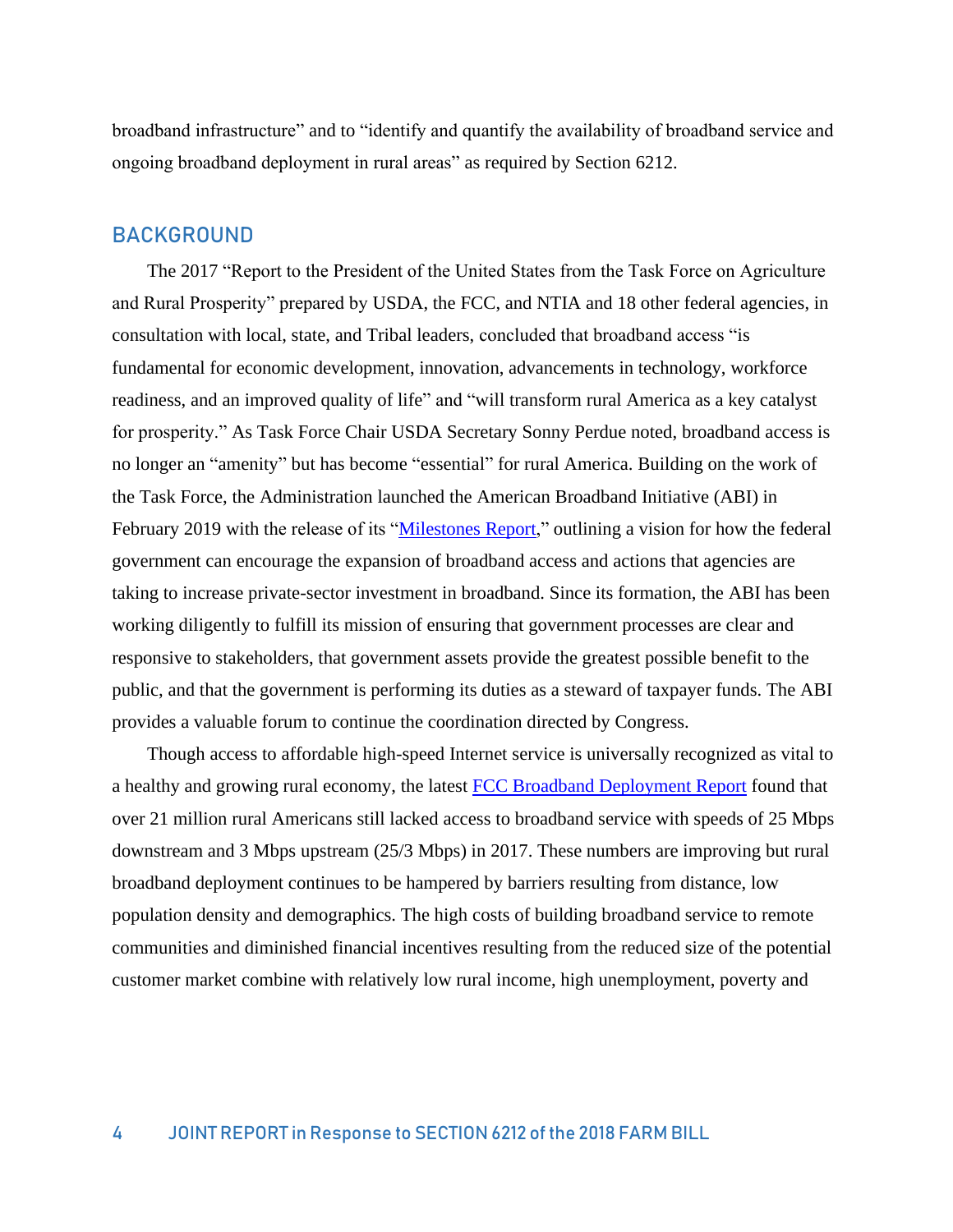outmigration, makes it difficult to build a business case to deliver broadband to unserved and underserved areas without providing government incentives.

Understanding the importance of broadband to rural America and the challenges facing the commercial marketplace, USDA, FCC, NTIA, and other federal agencies are working closely together to identify solutions to the problem and maximize the effectiveness of federal spending and resources. Each of the Agencies have active programs and policies designed to increase broadband deployment in rural communities. They also collaborate to better understand market needs and potential solutions, to ensure their programs complement each other, and to avoid duplication and maximize collective effort. This report will discuss our continuing individual and joint efforts to close the digital divide and deliver broadband to areas that remain unserved or underserved.

### OVERVIEW OF USDA PROGRAMS

In 2019, the USDA's Rural Utilities Service (RUS) oversees five loan and grant programs described below which provide funding to expand and improve telecommunications and broadband services in rural areas. They include the Rural e-Connectivity Pilot Program (ReConnect), Telecommunications Infrastructure Loan Program (Infrastructure Program), Rural Broadband Program, the Community-Oriented Connectivity Grant Program (Community Connect) and the Distance Learning and Telemedicine Grant Program (DLT). RUS has provided more than \$7 billion in funding to more than 1,500 projects serving approximately 1,380,000 rural households for new or improved broadband connectivity since 2010.

Since 2017 alone, USDA has provided more than \$1.5 billion in funding for telecommunications projects that deployed broadband and, thereby, improved quality of rural life, enhanced economic development, and improved health care and education throughout the U.S. Except for the Telecommunications Infrastructure Program which provides funding for communities with a population of 5,000 or fewer, all of these programs fund broadband service to rural communities defined as having a population of 20,000 or less. Changes mandated by the 2018 Farm Bill will require expanding searchable databases and public notice filing requirements, additional reporting requirements for providers, including subscriber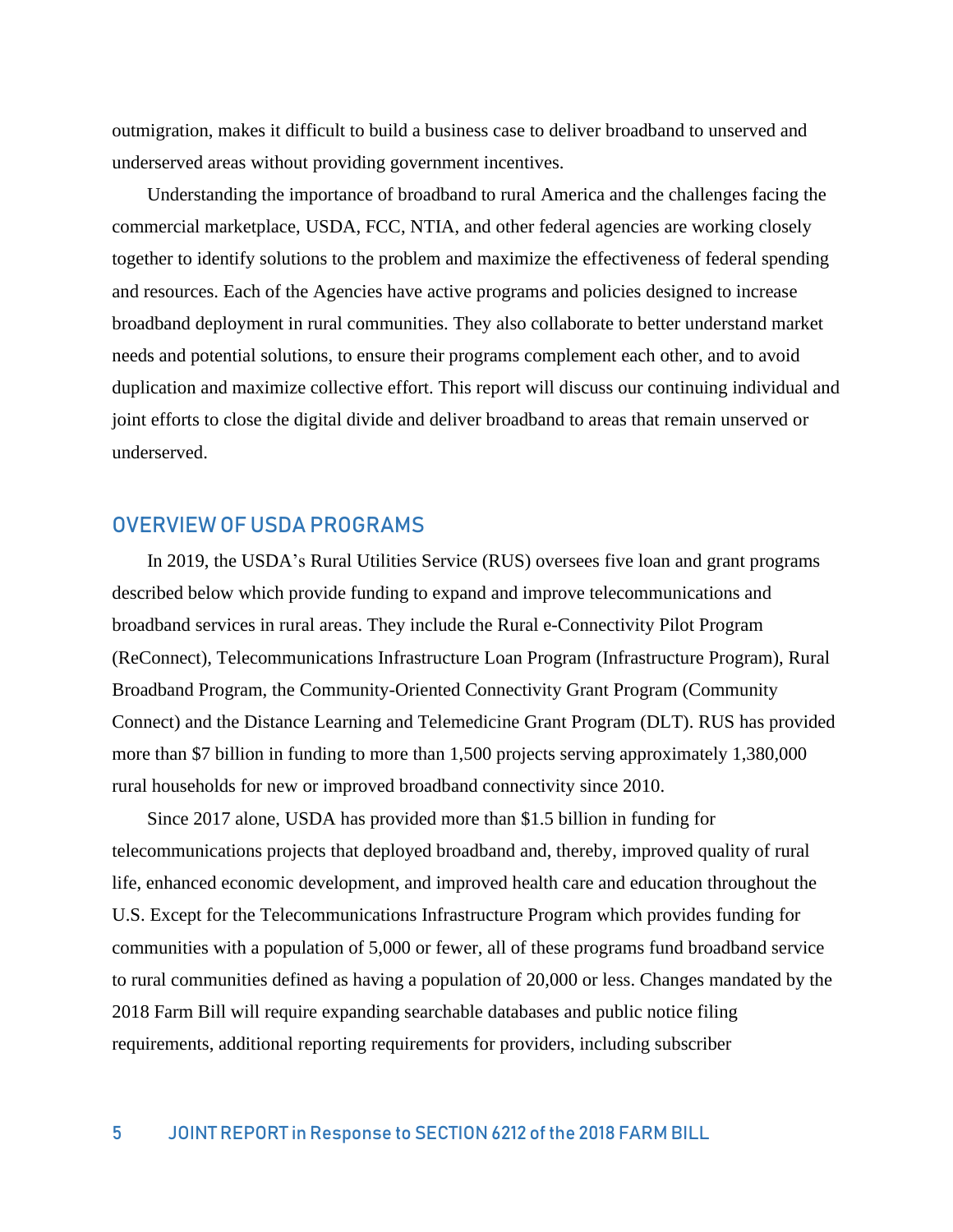latitude/longitude information, new consultation and coordination requirements, and field validation.

In addition to broadband programs, the RUS Electric Infrastructure Program also financed the installation of more than 9,500 miles of fiber optic cable for SmartGrid applications in 2019. SmartGrid investments can be catalysts for additional broadband deployment. This SmartGrid and middle-mile capacity-building are simply the latest in USDA's 80-plus year history of working with rural communities to provide power, safe water, housing and business offerings as economic development tools fundamental to the growth and prosperity of rural communities.

#### Rural e-Connectivity Pilot Program (ReConnect)

ReConnect, a pilot program created through a \$600 million appropriation in the 2018 Omnibus Appropriations Act, is the newest RUS broadband program. Its purpose is to expand broadband services and infrastructure to areas which lacked access to service with speeds of at least 10 Mbps downstream and 1 Mbps upstream (10/1 Mbps) (Round 1).

USDA published its Round 1 ReConnect Funding Opportunity Announcement on December 14, 2018, which outlined the general requirements for the program. Those included mandatory reporting requirements following awards at the latitude/longitude GIS level, which will be made available for the national broadband mapping and shared with NTIA and the FCC. The program specified that \$200 million would be available for each of three programs: 100 percent grants, 50-50 loan-grant combinations, and 100 percent loans.

The guidance for Round 1 outlined a scoring criterion for applications providing points for certain best practices. State actions, including developing broadband plans within the past five years, expediting right-of-way access, and allowing electric utilities to provide broadband services, were given additional points. Further points were allocated to applicants deploying fiber with the capacity to meet the growing demand for increased speed, ensuring that federal funds are providing long-term broadband solutions rather than soon-to-be obsolete technology. The program requires a Professional Engineer's certification that the proposed system can deliver the necessary speeds to every customer in the proposed service area.

USDA also works to avoid funding of broadband services that duplicate existing service, and to target rural areas with the greatest need. USDA uses the best available tools and information to determine if the proposed new service area in a ReConnect Round 1 application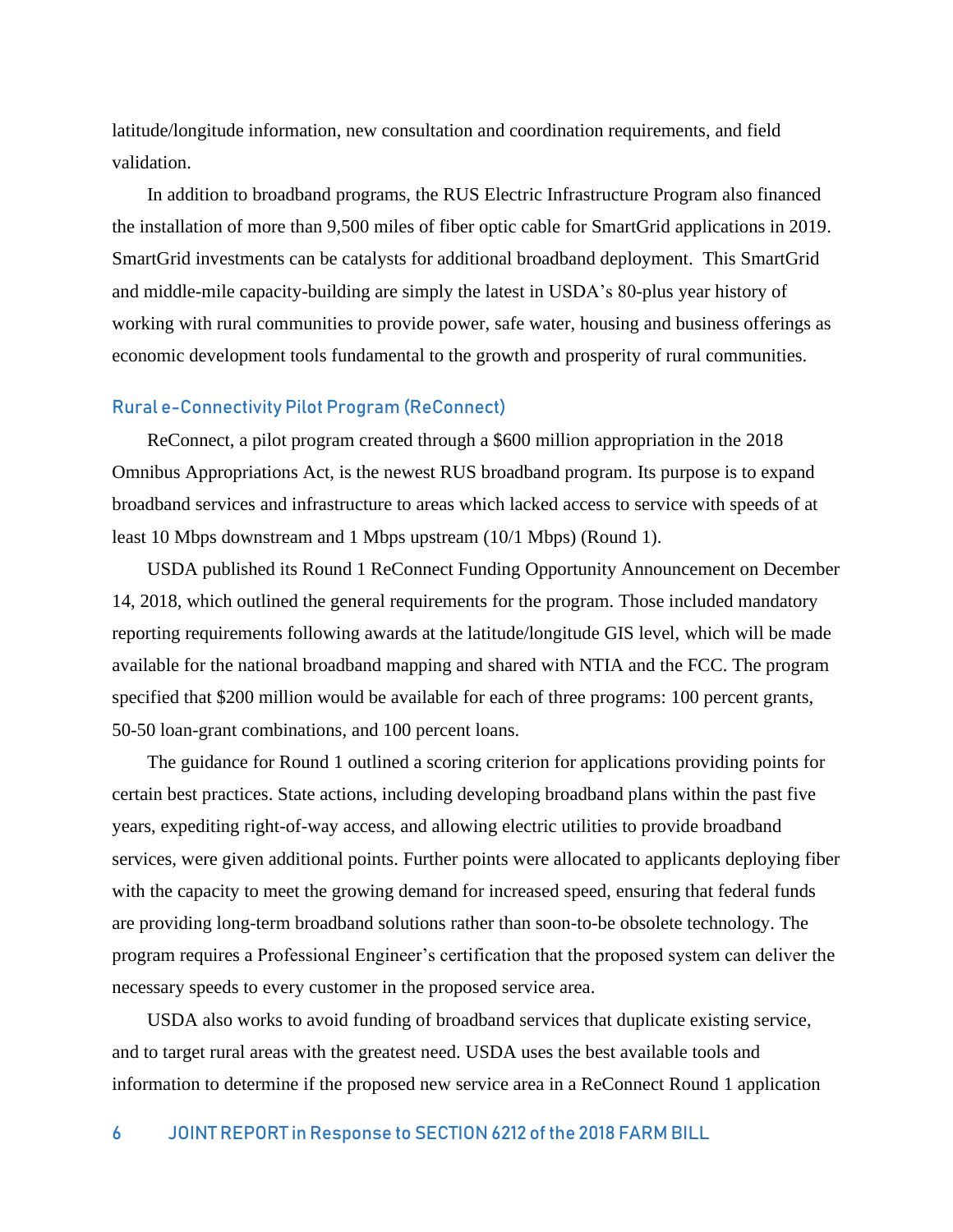already has 10/1 Mbps speed connections at the household level. USDA then posts a Public Notice Filing (PNF) of the proposed service area on the ReConnect webpage at [https://reconnect.usda.gov.](https://reconnect.usda.gov/) Service providers in those areas can submit a Public Notice Response if they are already providing 10/1 Mbps and there is subscription service on the ReConnect webpage that allows companies and individuals to request notification whenever a PNF is posted. Finally, USDA sends staff to the proposed service area and conducts an on-site review to determine if 10/1 Mbps service is available.

On April 23, 2019, USDA announced that it would begin accepting applications on a new custom-designed customer-friendly portal as follows: 100 percent grant applications (\$25 million maximum with a 25 percent matching requirement) were due by May 31, 2019; 50/50 loan/grant combination applications (\$50 million maximum at US Treasury rates) were due by June 21, 2019; and 100 percent loan applications (\$50 million maximum with 2 percent interest rate) were due by July 12, 2019. ReConnect Round 1 efforts to inform potential applicants were significant with six technical Assistance Workshops with over 400 participants, 13 Technical Assistance Webinars with over 2,400 participants, and USDA responded to over 1,100 inquiries.

In Round 1, USDA received 146 applications across the three ReConnect program offerings for projects totaling \$1.416 billion in 41 states as follows:

- Grants: 78 applications were received in the 100 percent grant offering requesting more than \$522 million to serve 1,688 farms and 1,716 businesses across 34 states. Forty grants totaling approximately \$243 million have been obligated;
- Loan/Grant Combinations: 53 applications for the 50/50 loan/grant program were received requesting more than \$636 million to serve 1,099 farms and 859 businesses across 32 states. Thirty-four loan/grant combinations have been obligated totaling approximately \$408 million;
- Loans: 15 applications for 100 percent loans were received which requested \$258 million in funding. Eight loans have been obligated totaling approximately \$100 million.

USDA had budget authority of \$600 million but is expected to award \$751 million by offering loans and loan-grant combinations in addition to grants. ReConnect awards are expected to support more than 80 infrastructure projects which will benefit more than 162,000 rural households in 34 states who are currently without 10/1 Mbps service. Examples of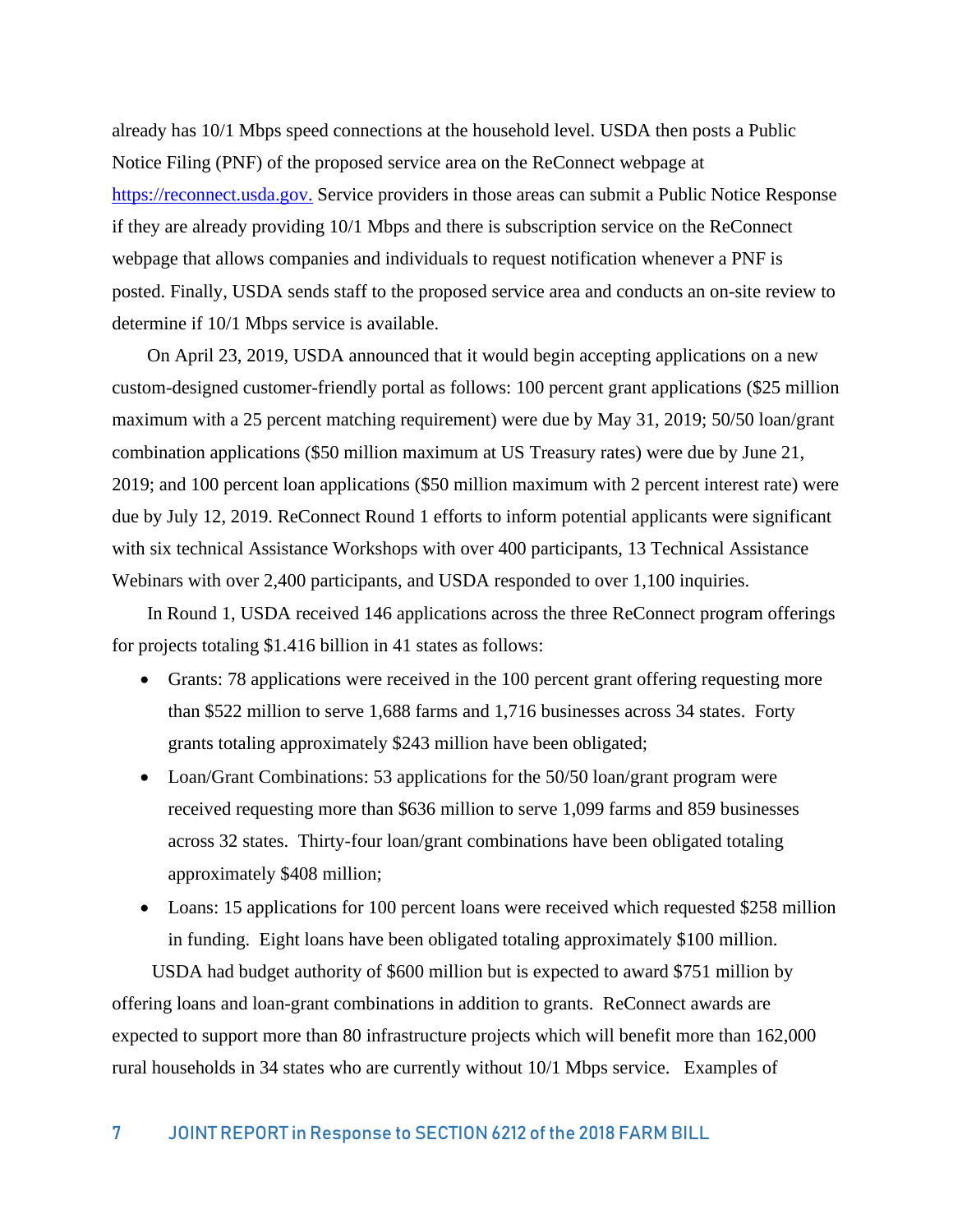ReConnect projects include funding for a fiber-to-the-home (FTTH) network at 100 Mbps or greater broadband speeds to service areas with more than 1,000 households in the Seneca Nation's Cattaraugus Territory in western New York through a \$4.3 million grant, to areas with 8,749 households in North Carolina through a \$23.7 million grant to a local telephone cooperative, to areas with 320 rural households in Wyoming through a \$4.79 million grant, and to areas with 1,254 rural households in Virginia through a \$3.8 million award to a local electric cooperative.

Even with this coverage, however, there were ReConnect Round 1 projects worth more than \$650 million that were not funded and seven states where applications were made received no funding through the program. An additional \$1.105 billion for the program was appropriated in 2019 and 2020 to enable USDA to host further rounds of ReConnect awards (Round 2 and potentially Round 3), and every effort is being made to expedite 2019 and 2020 funding. With over 12 million people lacking access at basic speeds of 10/1 service, there is not only a high demand for this critical infrastructure, but it is a national priority to expedite delivery of broadband services to rural America. The Round 2 rules were published on December 12, 2019. See [https://www.federalregister.gov/documents/2019/12/12/2019-26522/reconnect-pilot](https://www.federalregister.gov/documents/2019/12/12/2019-26522/reconnect-pilot-program)[program.](https://www.federalregister.gov/documents/2019/12/12/2019-26522/reconnect-pilot-program) Round 2 applications will be accepted from January 31 through March 16, 2020 through the RUS on-line application portal. The Round 1 filing requirements and scoring criteria were adjusted in several respects for the Round 2 applicants, but the applications will continue to be made using the advanced ReConnect on-line application process with its capability of mapping network shapefiles using multiple mapping tool layers. Though there is no single accurate, complete and granular national broadband map, this mandatory application platform will protect against the filing of applications for service areas identified to already have 10/1 service and will provide tools for identifying existing resources to enhance efficient network design. It is expected that many unfunded ReConnect 1 applicants will reapply for Round 2 with minor adjustments to their initial applications. The following are the changes made from Round 1 to Round 2:

- Definitions have been added for healthcare and educational facilities.
- For 100 percent grants, 90 percent of the proposed funded service area (PFSA) must lack sufficient access to broadband, as opposed to 100 percent under Round 1.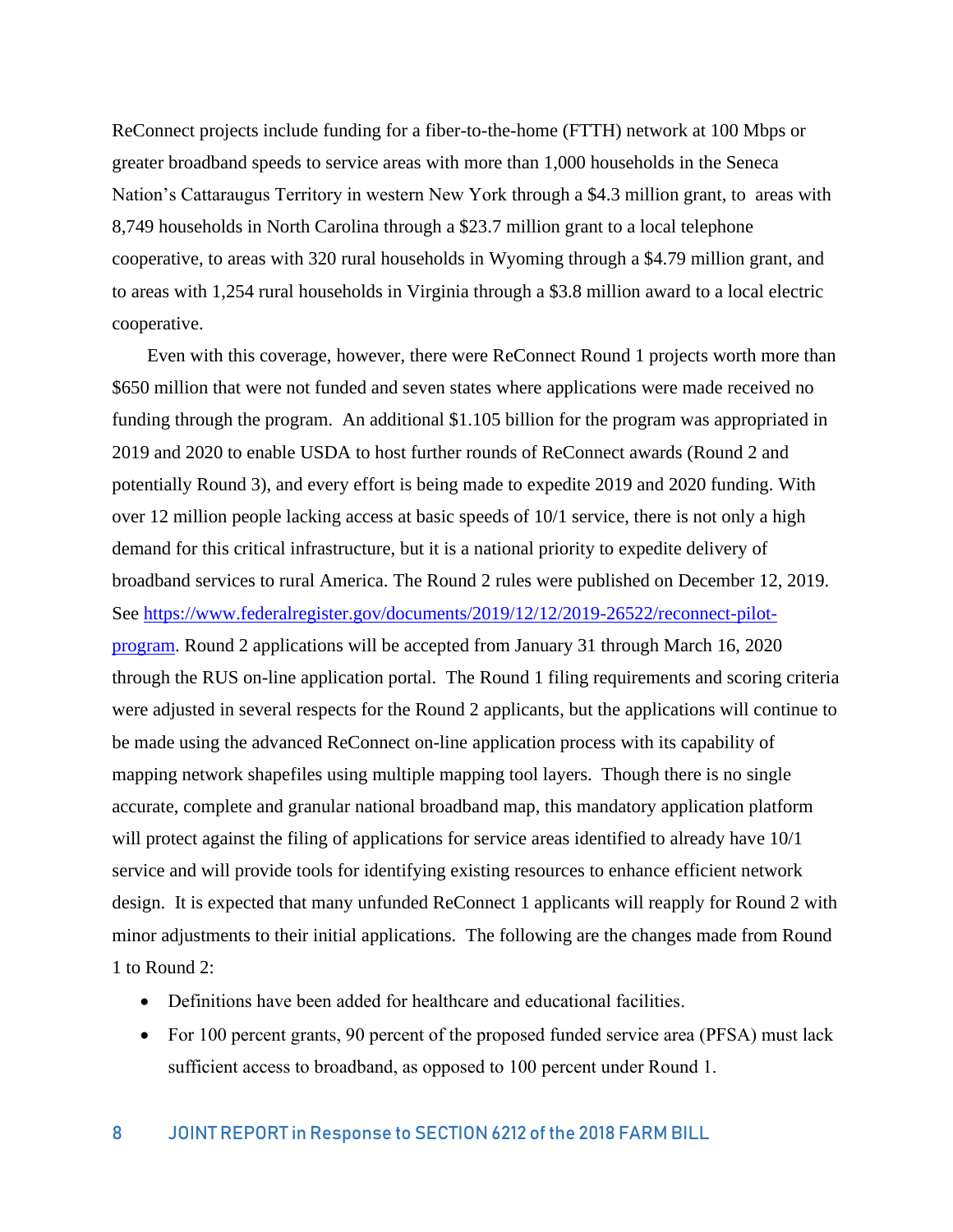- The requirement for two years of unqualified, comparative, audited financial statements has been changed to unqualified, comparative, audited financial statements for the previous year from the date the application has been submitted.
- The requirement that applicants must submit certifications from the appropriate state or tribal broadband office has been changed to a voluntary request.
- Pre-application expenses that were incurred for Round 1, but benefit an application for Round 2, my be funded up to the 5 percent of the total award in Round 2.
- Under certain conditions, a subsidiary may use the unqualified, comparative, audited statements of the parent to meet certain eligibility requirements.
- The scoring criteria for farms has been changed. Applicants will receive one point for every 10 farms served up to a maximum of 20 points. Farms will be counted using 2017 Census of Agriculture data.
- Tribal leaders can submit documentation supporting scoring points for the number of healthcare, educational and essential community facilities.
- The time period incumbent service providers will be able to challenge whether sufficient service is present in an applicant's PFSA is being increased from 30 days to 45 days.

### Telecommunications Infrastructure Loan Program

The Telecommunications Infrastructure Loan Program provides direct cost-of-money loans and guaranteed loans for the construction, maintenance, improvement and expansion of telephone and broadband service in rural communities of 5,000 or less. Since 2010, 185 projects were approved for approximately \$3 billion to provide service to more than 961,000 households. More than \$180 million was obligated for 12 infrastructure loans in 2019, which reflected a 10 percent increase in obligated funds over those made in 2018. A representative Infrastructure loan for \$21.4 million was awarded to the Chibardun Telephone Cooperative, Inc. in Wisconsin to construct 675 miles of fiber-to-the-premises (FTTP) and improve outside plant facilities in four of its six exchanges. The cooperative plans to build a FTTH network capable of sustaining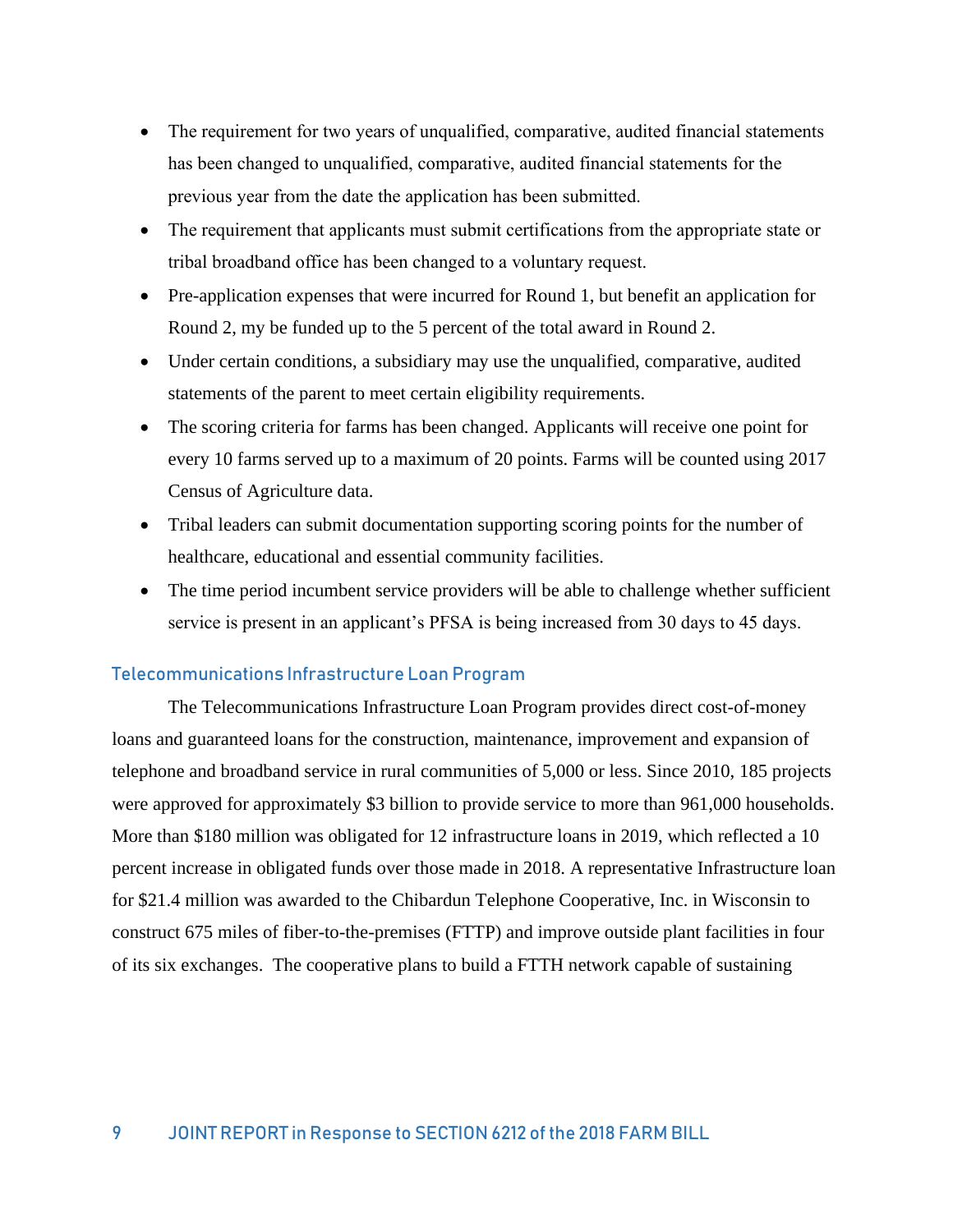customer demands in broadband connectivity for the foreseeable future. Approximately 2,700 subscribers will receive improved service as a result of this loan.

#### Rural Broadband Program

The Rural Broadband Program provides cost-of-money loans for the construction, maintenance, improvement and expansion of broadband service in rural communities of 20,000 or less. Since 2011, the Rural Broadband Program has approved more than \$270 million in last mile funding for eight broadband projects to provide broadband service to approximately 64,000 Americans living in rural areas. In 2019, three broadband loans were obligated for a total of almost \$48 million – a 140 percent increase over that of 2018. This program is expected to grow substantially under new guidelines established in the 2018 Farm Bill. An example of a loan funded under this program is the \$20 million loan to Arkansas Rural Internet Services, Inc. (ARIS), a partnership between electric cooperative Ouachita Electric Services, Inc. and telephone company AIRECAST LLC. The electric coop provided the equity needed for the project and the telephone company provided in-kind operations, management, and support services. The loan, coupled with awardee funds, financed the construction of a network of approximately 500 miles of aerial and buried FTTP to serve over 5,000 households in three counties in southern Arkansas.

The Farm Bill expanded funding opportunities under this historically loan-only program to include grants, loan guarantees, and payment assistance and will change various other requirements, such as increases to the "unserved" household requirement from 15 to 50 percent for loans and loan guarantees and 90 percent for loan/grant combinations. The program also establishes a new broadband buildout standard to align with the term of the loan and increases the authorized funding level for the program from \$25 million to \$350 million. New capacity for the program provides guarantees through banks for private funding to leverage and expedite buildouts; however, at present, the agency has not received funding for this new authority.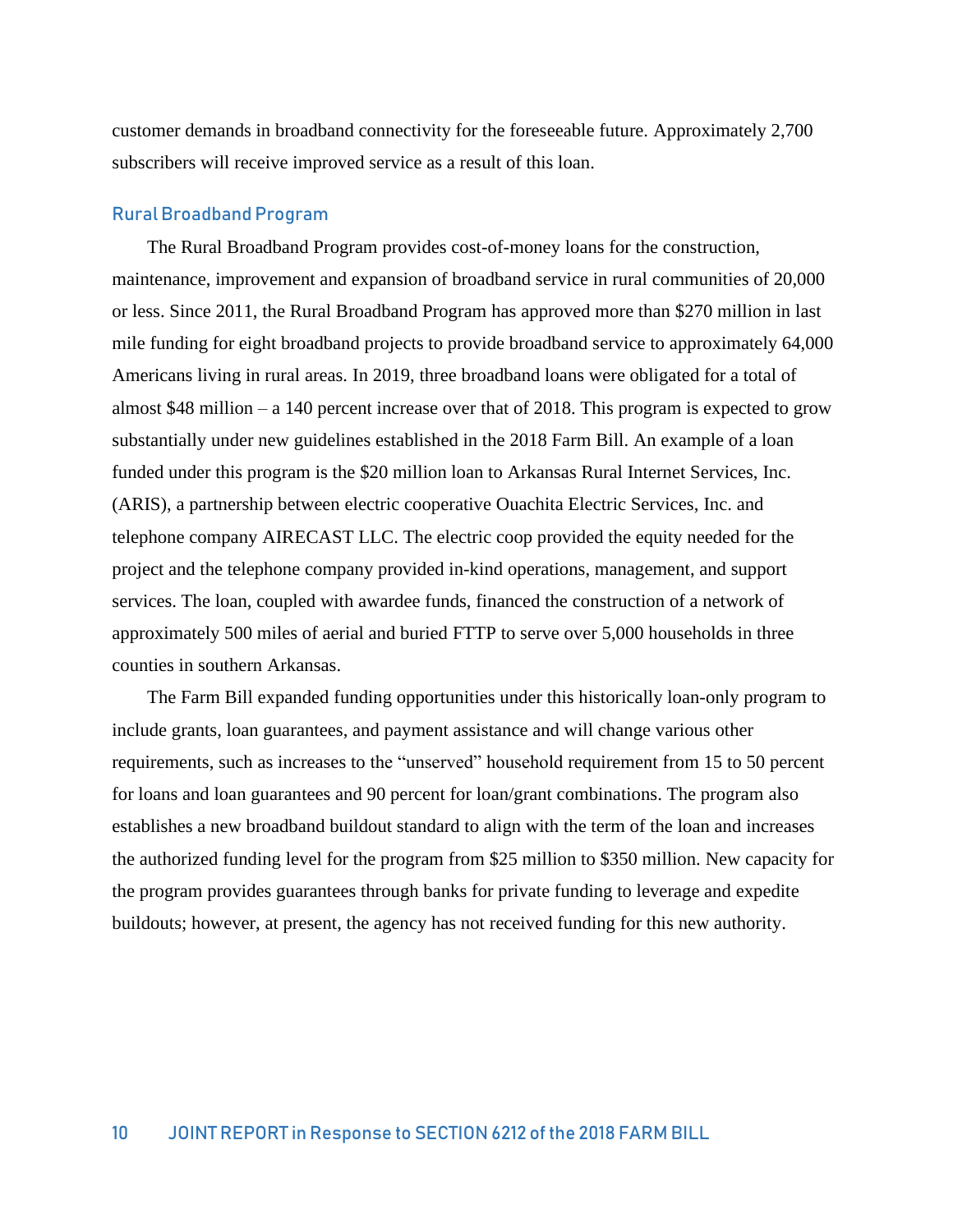USDA expects to publish updated program regulations in the second quarter of the 2020 fiscal year.

### Community-Oriented Connectivity Grant Program (Community Connect)

The Community Connect program provides grants with a 15 percent matching fund requirement for the construction and expansion of broadband service in rural communities of 20,000 or less where broadband service does not currently exist. RUS provided funding for 91 projects with a total expenditure of almost \$145 million between 2011 and 2018 which provided service to more than 20,000 rural households. In 2019, 12 awards were obligated for more than \$24 million. Six additional projects, which were undergoing pending environmental clearance, were obligated in FY 2020 for another \$12 million. Section 6204 of the 2018 Farm Bill codified the program, and updated program regulations are expected in the second quarter of the 2020 fiscal year. A Community Connect grant awarded to Osage Innovative Solutions, LLC demonstrates the program's reach. Osage will use a \$2.7 million Community Connect grant to construct a hybrid FTTP and fixed wireless system in an unserved and economically depressed portion of the Osage Nation in Osage County, Oklahoma. The company will offer speeds of up to 100 Mbps download and 10 Mbps upload to 139 households and 22 businesses. This project will give customers access to high-quality telecommunications services to improve economic, education and health care opportunities. Osage will also provide a community center with Internet access for a minimum of two years free of charge.

#### Distance Learning and Telemedicine Grant Program (DLT), including DLT Opioids

The Distance Learning and Telemedicine program provides grants with a 15 percent matching fund requirement for the equipment needed to deliver telemedicine service and distance learning curriculums benefiting rural communities of 20,000 or less. The DLT program has provided more than \$250 million in funding for over 880 projects nationwide since 2011. In 2019, 133 grants were obligated for grants totaling more than \$42.6 million. Twelve grants totaling \$2.75 million were made through a sister program, DLT Opioids, which provided funding to support opioid treatment programs. These two parts of the DLT program provided new broadband uses to the residents of rural America. Examples of DLT awards include \$488,315 to Mississippi State University to implement a new Applied Science Distance Learning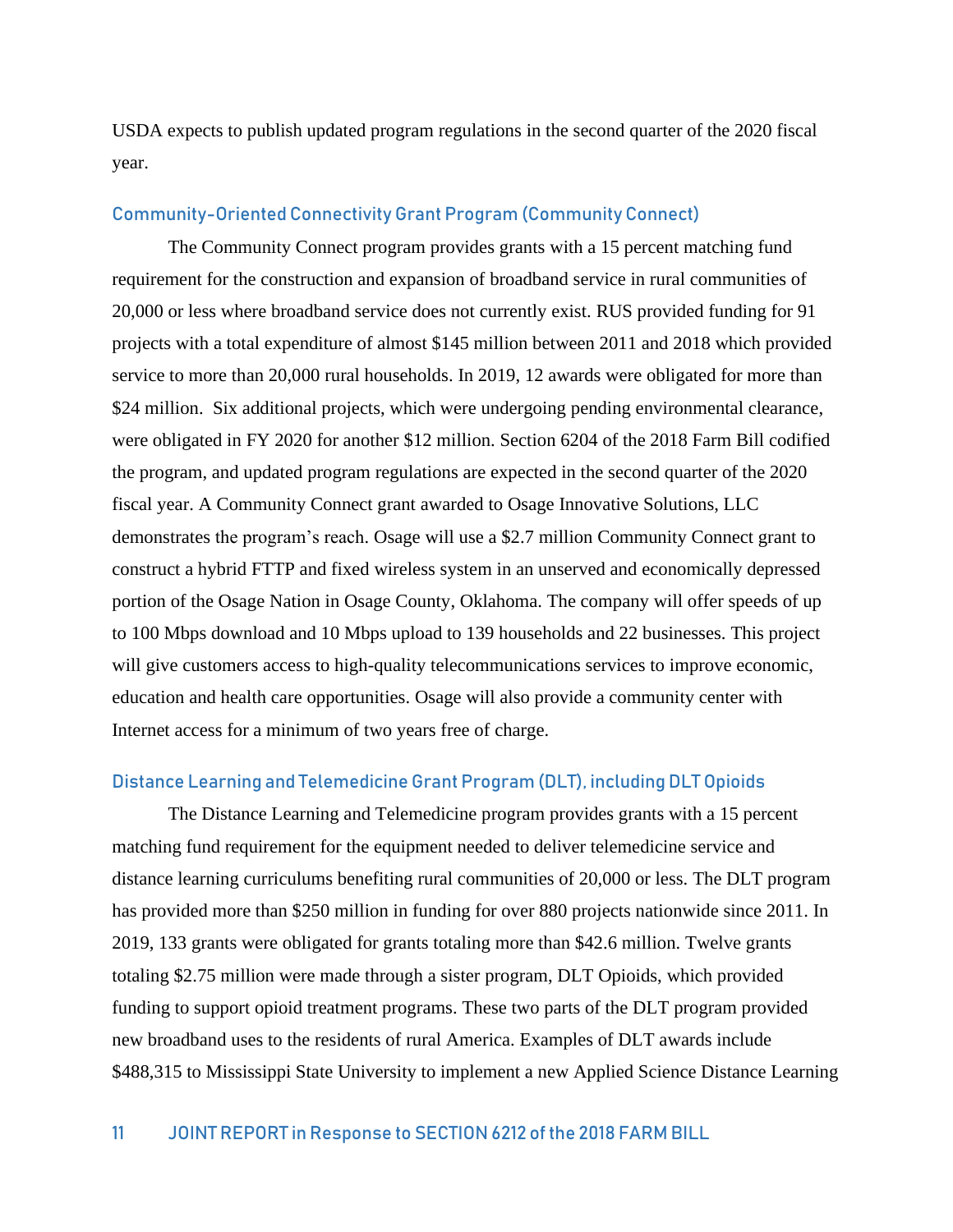Project. This funding will provide updated video conferencing and cloud-based equipment at 93 sites to enable participants in extension offices and experiment stations to deliver interactive educational programming. This project will benefit an estimated 28,500 residents, students, extension educators and faculty. Besides distance learning, the program also funds telemedicine and telehealth services. As an example, the Pikeville Medical Center in Kentucky received \$357,167 to install a telehealth center platform and equip 10 public schools with mobile telehealth carts, exam cameras and equipment which will connect to the center. It is expected to benefit a population estimated at 476,087.

# OVERVIEW OF FEDERAL COMMUNICATIONS COMMISSION UNIVERSAL SERVICE PROGRAMS

The FCC disburses approximately \$8.3 billion annually through the universal service fund (USF or Fund). This support helps ensure that consumers, businesses and community anchor institutions in rural, insular and high-cost areas have access to the same voice and broadband services that are available in urban areas, and at reasonably comparable rates. The Fund targets support to rural areas through four main support mechanisms: High-Cost, E-rate, Rural Health Care, and Lifeline. Eligibility for universal service support is determined on a program-byprogram basis, consistent with statutory obligations and program objectives. Support is generally awarded through incentive and market-based mechanisms whether by a reverse auction or model-based support (as is largely the case with the High-Cost Program), a competitive bid solicitation process (as in the case with Schools and Libraries and Rural Health Care programs) or consumer choice among eligible providers (as in the case of the Lifeline Program). The Fund is supported by charging telecommunications carriers and interconnected VoIP providers a fee, which is set quarterly, and which companies may pass along to their customers.

#### High-Cost Program

The FCC disbursed approximately \$4.68 billion in 2018 through the Connect America Fund (CAF) to maintain and expand fixed and mobile voice and broadband networks in rural areas. The FCC uses a tailored approach to award support efficiently while maximizing the number of rural Americans with access to modern broadband networks. Through the CAF, the FCC expects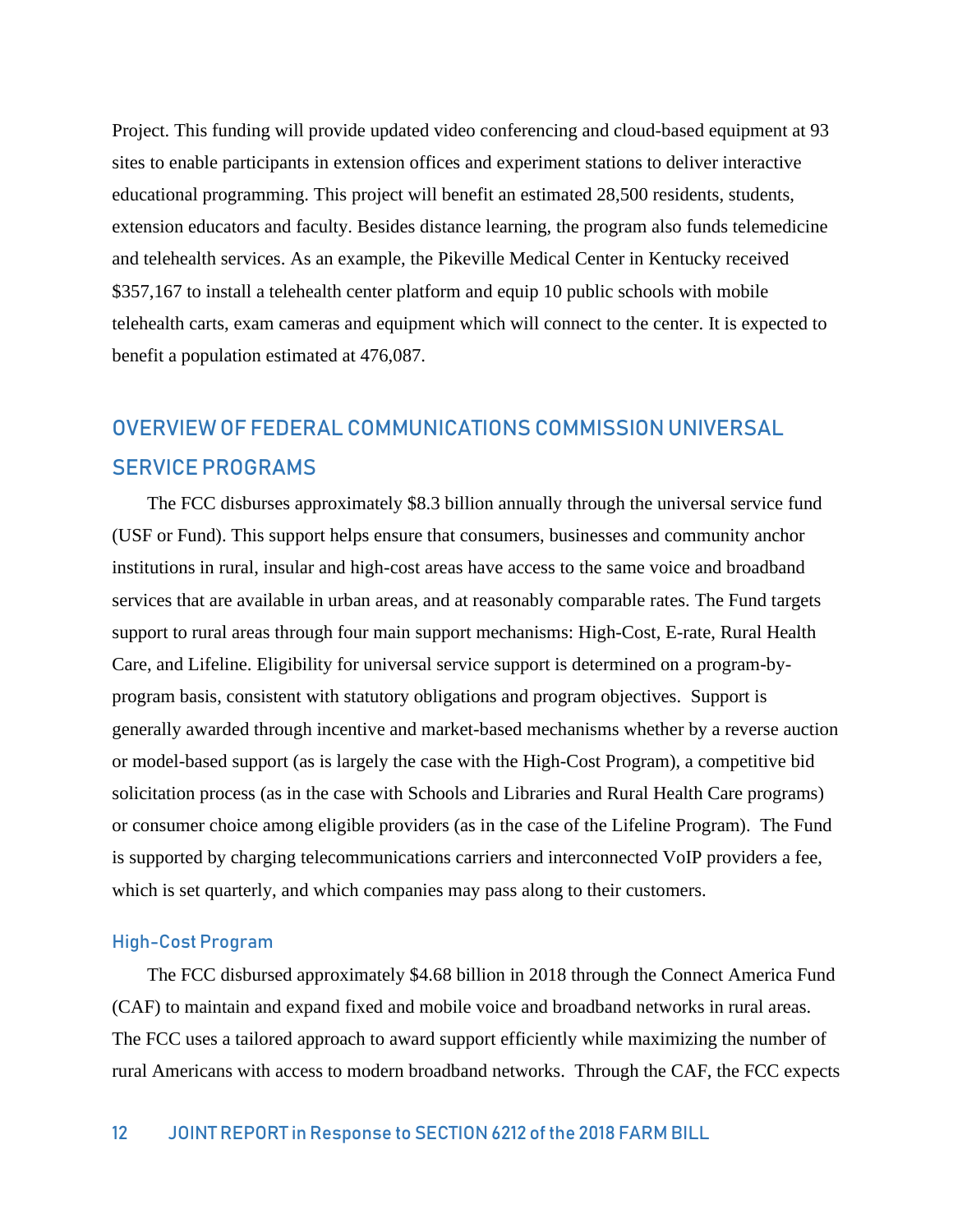to deploy and upgrade broadband networks to expand the availability of 25/3 Mbps or better service to nearly 2.8 million homes and businesses over a ten-year term.

Consistent with its policy awarding support through incentive-based mechanisms, the Commission concluded a reverse auction in August 2018 to allocate \$1.49 billion in funding to be distributed over 10 years to expand rural broadband service to over 700,000 rural homes and small businesses in unserved areas in 45 states through a variety of technologies, including terrestrial- and satellite-based solutions. Approximately 99 percent of those homes and businesses will receive 25/3 Mbps service or better and more than half will receive at least 100 Mbps downstream and 20 Mbps upstream. More than \$1.11 billion in support has been authorized as of December 2019. Building on the success of the [CAF auction,](file://///fccnet/users/n15/sue.mcneil/My%20Documents/WCB/RUS/fcc.gov/auction/903) the Commission established the [Rural Digital Opportunity Fund,](file:///D:/Users/Sue.McNeil/AppData/Local/Microsoft/Windows/INetCache/Content.Outlook/0ZVDG5C4/fcc.gov/document/fcc-launches-20-billion-rural-digital-opportunity-fund) which will direct up to \$20.4 billion over 10 years to expand broadband to unserved homes and businesses in rural areas. Support will be awarded through an auction mechanism that favors faster services with lower latency, encourages intermodal competition, and incentivizes deployment to unserved Tribal lands. The Commission expects to commence an auction in 2020 for Phase I, in order to expeditiously award support for up to 6 million rural homes and businesses in areas where current data confirm are wholly unserved, while also ensuring that other areas are not left behind by holding a second phase auction that will award support for partially deployed rural areas and areas not won in Phase I. For the second auction, the Commission will use data collected in the newly established Digital Opportunity Data Collection to identify precisely the areas that lack service and that are therefore eligible for support. Implementation of the Digital Opportunity Data Collection is well underway and will enable the Commission to facilitate the fastest deployment of service to Americans in these partially deployed areas.

In addition, recognizing the particular challenges of serving parts of the non-contiguous United States, the Commission supports carriers serving [Alaska](http://www.fcc.gov/alaska-plan) with almost \$75 million annually and has allocated nearly a billion dollars in support for carriers serving [Puerto Rico and](file://///fccnet/users/n15/sue.mcneil/My%20Documents/WCB/RUS/fcc.gov/document/fcc-invests-950-million-improve-broadband-puerto-rico-usvi-0)  [the U.S. Virgin Islands.](file://///fccnet/users/n15/sue.mcneil/My%20Documents/WCB/RUS/fcc.gov/document/fcc-invests-950-million-improve-broadband-puerto-rico-usvi-0)

In areas historically served by small, rural carriers known as rate-of-return carriers, the Commission allows providers to elect model-based support, known as the [Alternative Connect](file:///D:/Users/Sue.McNeil/AppData/Local/Microsoft/Windows/INetCache/Content.Outlook/0ZVDG5C4/fcc.gov/general/rate-return-resources%23model)  [America Cost Model,](file:///D:/Users/Sue.McNeil/AppData/Local/Microsoft/Windows/INetCache/Content.Outlook/0ZVDG5C4/fcc.gov/general/rate-return-resources%23model) and receive predictable, fixed support amounts for a 10-year term in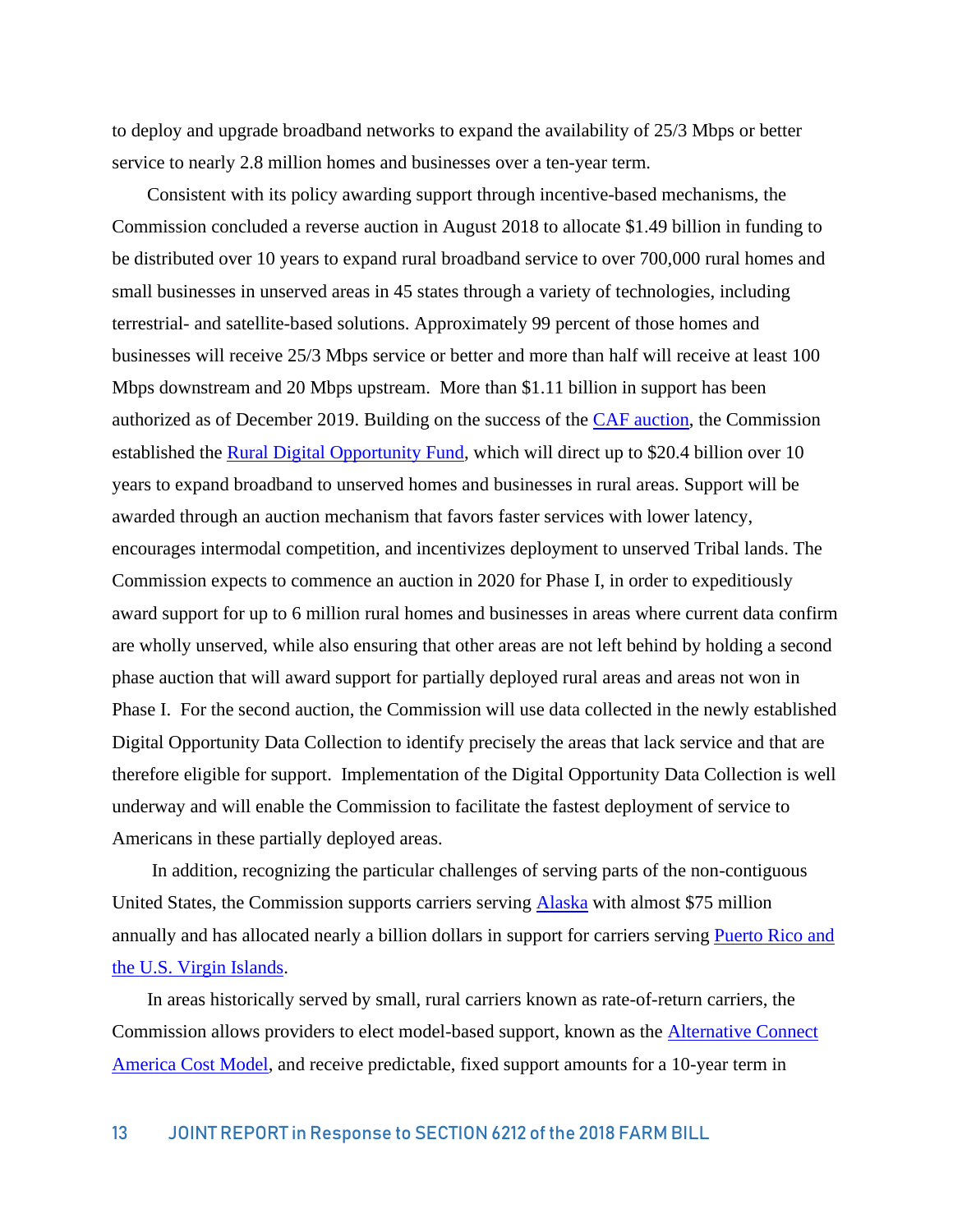exchange for meeting certain broadband deployment obligations. At the end of the ten-year term, rate-of-return carriers electing model-based support will have deployed 25/3 Mbps broadband to nearly 852,00 locations. Carriers remaining on legacy support, which covers a portion of a carrier's costs, are also subject to broadband deployment obligations. Consistent with those deployment obligations, carriers remaining on legacy support must offer 25/3 Mbps (or better) broadband to more than 473,000 locations by the end of 2024. As of August 2019, approximately 60 percent of rate-of-return companies elected model-based support; the rest remain on legacy mechanisms.

On December 4, 2019, Chairman Pai announced plans to establish the 5G Fund, which would make up to \$9 billion in universal service support available over the next decade to carriers to deploy advanced 5G mobile wireless services in rural America. Under the proposal, at least \$1 billion of the 5G Fund would be set aside for deployments facilitating precision agriculture needs. Support will be allocated through a reverse auction and would target hard-toserve areas with sparse populations and/or rugged terrain. The 5G Fund would replace the planned Mobility Fund Phase II, which would have provided federal support for 4G LTE service in unserved areas. Commission staff found that 4G LTE coverage data submitted by providers is not sufficiently reliable for the purpose of moving forward with Mobility Fund Phase II.

#### Schools and Libraries (E-Rate) Program

The Commission's E-rate program makes telecommunications and information services more affordable for schools and libraries. Eligible schools and libraries may receive discounts on telecommunications, telecommunications services and Internet access, as well as internal connections, managed internal broadband services, and basic maintenance of internal connections. Though E-rate funding recipients must pay some portion of their service costs, program discounts range from 20 to 90 percent, with higher discounts for higher poverty and rural schools and libraries. In 2018, \$2.20 billion was committed to schools and libraries under the E-rate program.

#### Rural Health Care Program

The Commission's Rural Health Care (RHC) program provides support to rural health care providers, including those on Tribal lands, to fund broadband connectivity to support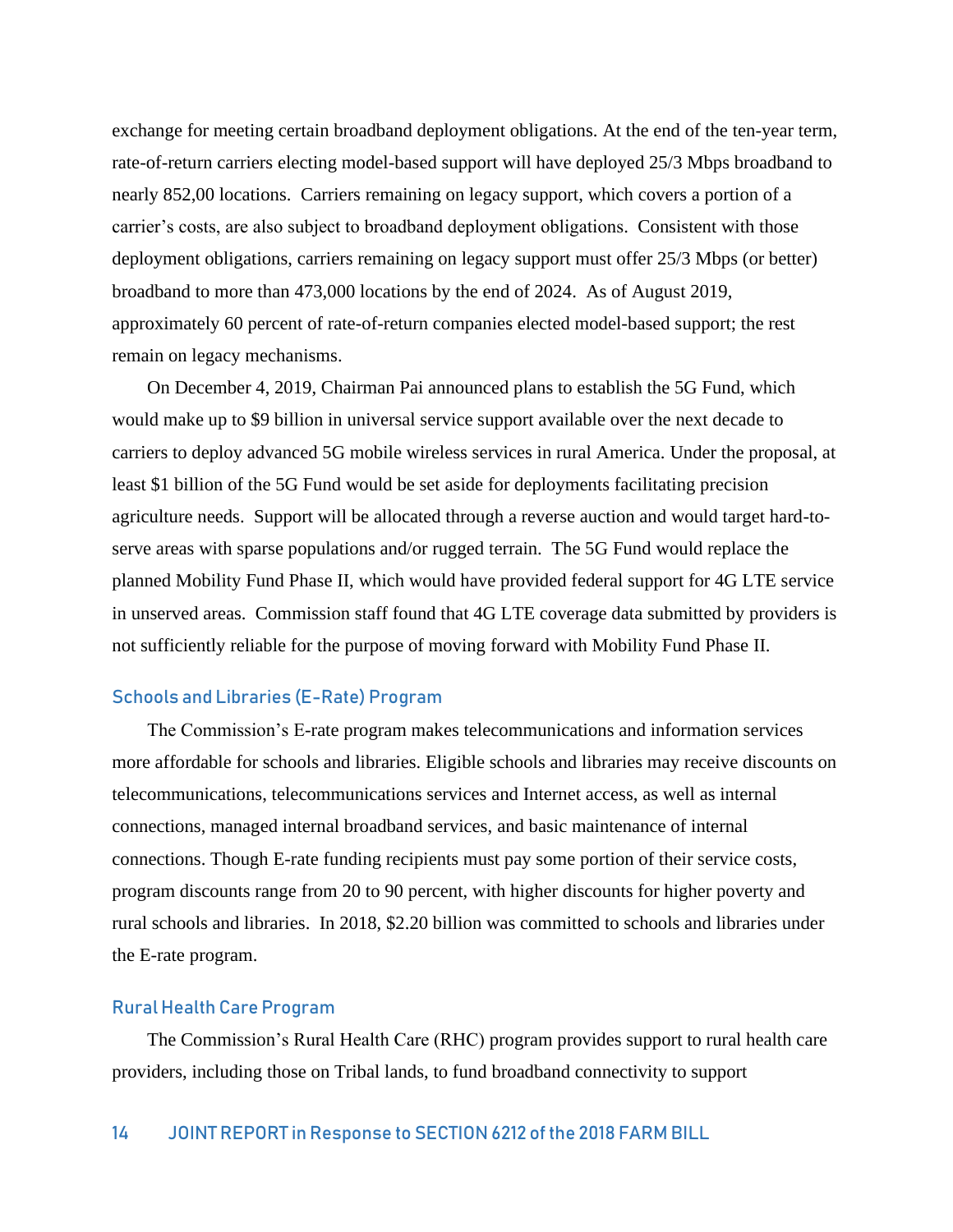telemedicine services. The RHC program allows rural health care providers to pay rates for telecommunications services that are like those of their urban counterparts, making telehealth services affordable, and subsidizes Internet access. The overall funding cap for the RHC program in 2019 is approximately \$594 million; the cap is adjusted annually to account for inflation. The Commission recently [comprehensively reformed the RHC](file://///fccnet/users/n15/sue.mcneil/My%20Documents/WCB/RUS/fcc.gov/document/fcc-strengthens-rural-health-care-program) program to promote efficiency and reduce incentives that encourage waste, fraud, and abuse, as well as to streamline and simplify the process for calculating and applying for support.

#### Low-Income (Lifeline) Program

The Lifeline program assists low-income consumers by helping to pay for monthly telephone charges so that telephone service is more affordable. Lifeline provides eligible lowincome subscribers, including those living in rural areas, with a discount on monthly telephone or broadband service of \$9.25 per month. On Tribal lands, an enhanced \$25 subsidy is available. The discounts can be applied to stand-alone broadband, bundled voice-broadband packages (fixed or mobile), and stand-alone voice service. Subscribers may receive a Lifeline discount on either a wireline or a wireless service but may not receive a discount on both services at the same time, and Commission rules prohibit more than one Lifeline service per household. In 2018, authorized disbursements for the Lifeline program totaled approximately \$1.14 billion.

# OVERVIEW OF NATIONAL TELECOMMUNICATIONS AND INFORMATION ADMINISTRATION PROGRAMS

#### NTIA Mission

NTIA, in the Department of Commerce, is responsible for advising the President on telecommunications and information policy. NTIA's programs and policymaking focus on a broad range of issues that include spectrum management and availability, broadband connectivity, and the growth and stability of the Internet. NTIA coordinates Executive Branch communications activities and represents the Administration's policies before the FCC.

NTIA is also home to [extensive data and research](https://www.ntia.doc.gov/cagegory/data-central) on how Americans use the Internet and related technologies. Since 1994, NTIA has regularly commissioned the U.S. Census Bureau to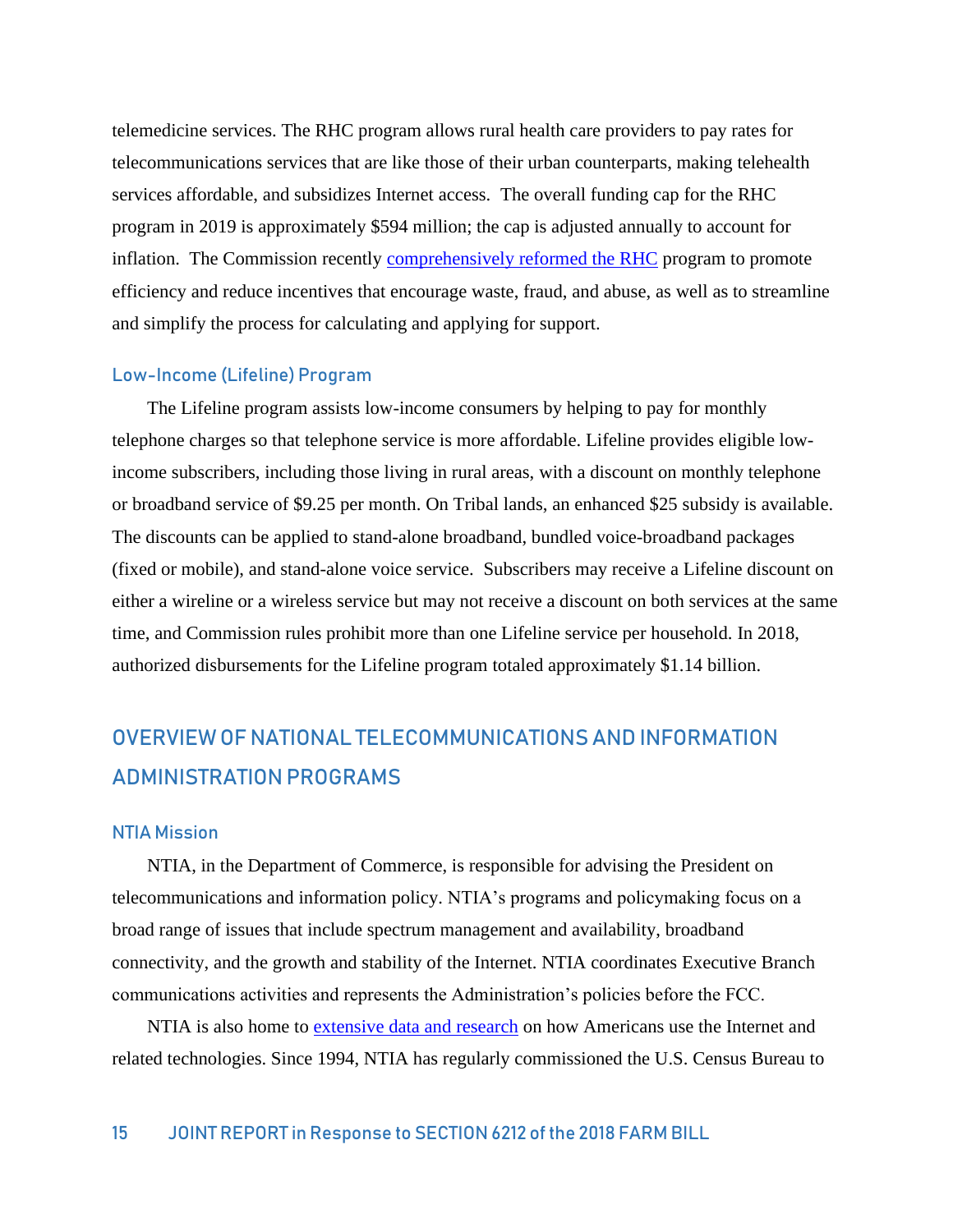conduct surveys on Internet use. NTIA's most recent Internet Use Survey was fielded in November of 2019, with results expected in the second quarter of 2020.

#### Institute for Telecommunication Sciences

The [Institute for Telecommunication Sciences](http://www.its.bldrdoc.gov/) (ITS), located in Boulder, Colorado, is the research and engineering arm of NTIA. ITS provides core telecommunications research and engineering services to promote enhanced domestic competition and new technology deployment, advanced telecommunications and information services, and more efficient use of the radio frequency spectrum. ITS also serves as a principal federal resource for investigating the telecommunications challenges of other federal agencies, state and local governments, private corporations and associations, and international organizations. This includes assisting federal public safety agencies, the FCC, and agencies that use federal spectrum.

#### NTIA's BroadbandUSA Program Overview

NTIA launched BroadbandUSA in 2015, in response to community demand, to promote innovation and economic growth by supporting efforts to expand broadband access and digital inclusion across America. BroadbandUSA assists state and local leaders during each stage of a broadband infrastructure project – planning, funding, and implementation – and can provide expert guidance to public and private partners. BroadbandUSA provides technical assistance by directly engaging with project leaders, focusing on specific issues and circumstances of an individual project. BroadbandUSA also offers group technical assistance through webinars, meetings and workshops that present educational materials and best practices while facilitating small group discussions and relationships among attendees. Since 2015, BroadbandUSA has provided support to more than 1,000 communities through its regional events, workshops, educational webinars and technical assistance activities. Demand is expected to grow to reach over 300 direct technical assistance engagements by the end of 2019.

BroadbandUSA partners with various stakeholders to advance broadband priorities, including the State Broadband Leaders Network (SBLN), which brings together representatives of state broadband programs. SBLN provides a forum for state leaders who work on broadband initiatives to share priorities and best practices; discuss emerging telecommunications policy issues; and address barriers to collaboration across states and agencies. BroadbandUSA hosts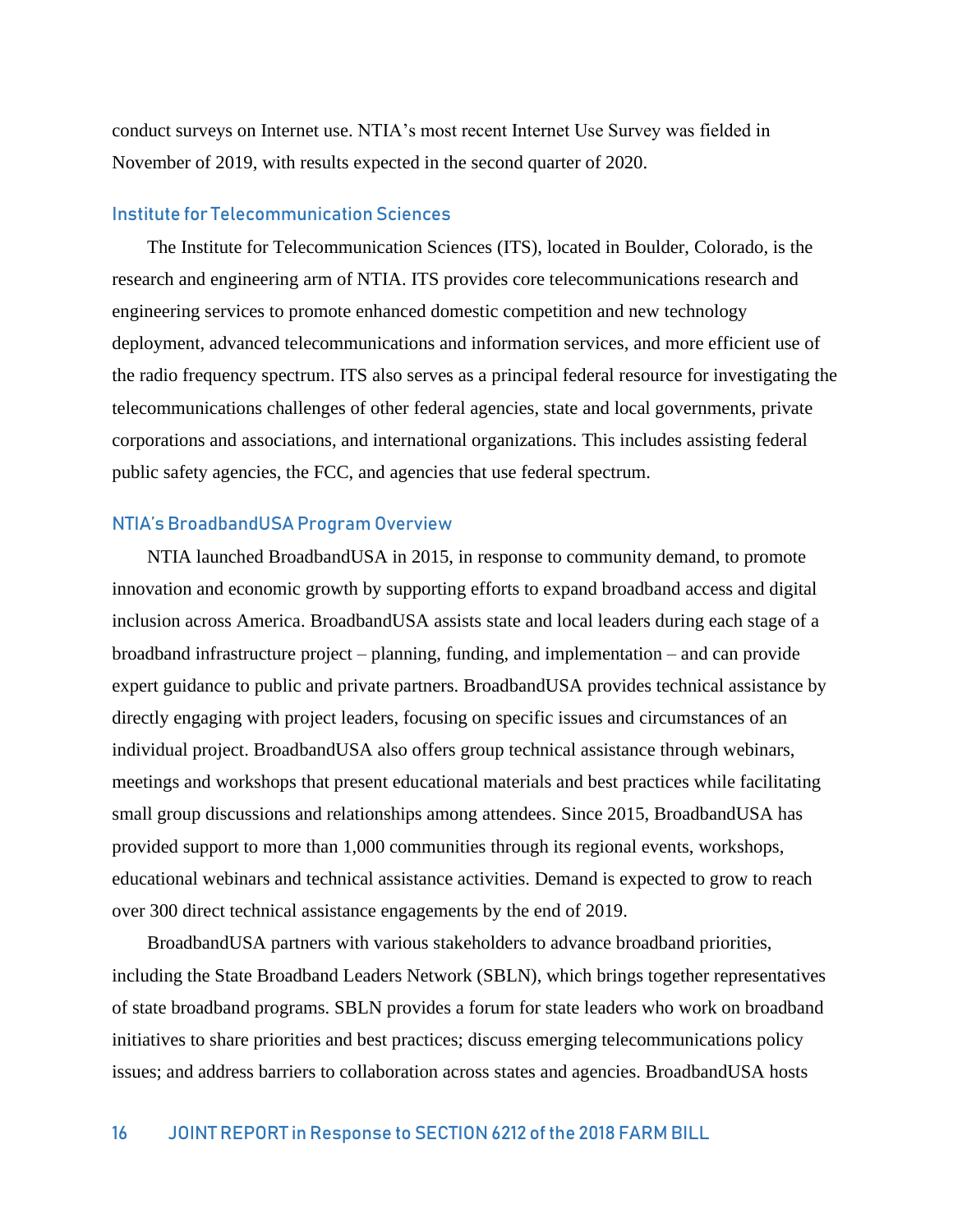monthly web conferences with SBLN participants, in addition to an annual meeting. SBLN currently includes participants who represent 48 states and 2 territories.

#### National Broadband Availability Map

Given the importance of accurate data regarding broadband availability, Congress directed NTIA to augment the National Broadband Availability Map (NBAM). The NBAM is a geographic information system that allows policymakers to compare federal, state, and commercially available data sets. In FY18, Congress directly appropriated \$7.5 million for NTIA's mapping initiative. NTIA has continued to fund the map at that same level in FY19 and FY20, for a total of \$22.5 million. This funding has allowed NTIA to dedicate staff to the mapping program; acquire GIS technology and professional services; procure commercial data sources to augment its understanding of broadband availability and acquire professional services to support the mapping program.

In October 2019, NTIA launched a pilot version of NBAM in partnership with an initial eight states-California, Maine, Massachusetts, Minnesota, North Carolina, Tennessee, Utah, and West Virginia. These states participate in NTIA's State Broadband Leaders Network (SBLN) and have active broadband plans or programs. As the pilot moves forward, NTIA will test the map's functionality and expand it to other states, and add data from additional partners, federal agencies, industry and accessible commercial datasets.

The NBAM will help identify regions with insufficient service, compare multiple datasets to identify discrepancies in broadband availability, and produce reports and analyses that can be used for broadband policy, planning, and investment decision-making. It will be accessible only by state and federal partners to allow for the inclusion of non-public, proprietary data that may have licensing restrictions. As the pilot moves forward, NTIA will test and refine the map's functionality and expand it to other states and territories, while also seeking to incorporate data from other partners and the broadband industry. To date, NTIA has incorporated more than 100 layers of data into the NBAM, including: FCC Form 477 Fixed Broadband Availability; FCC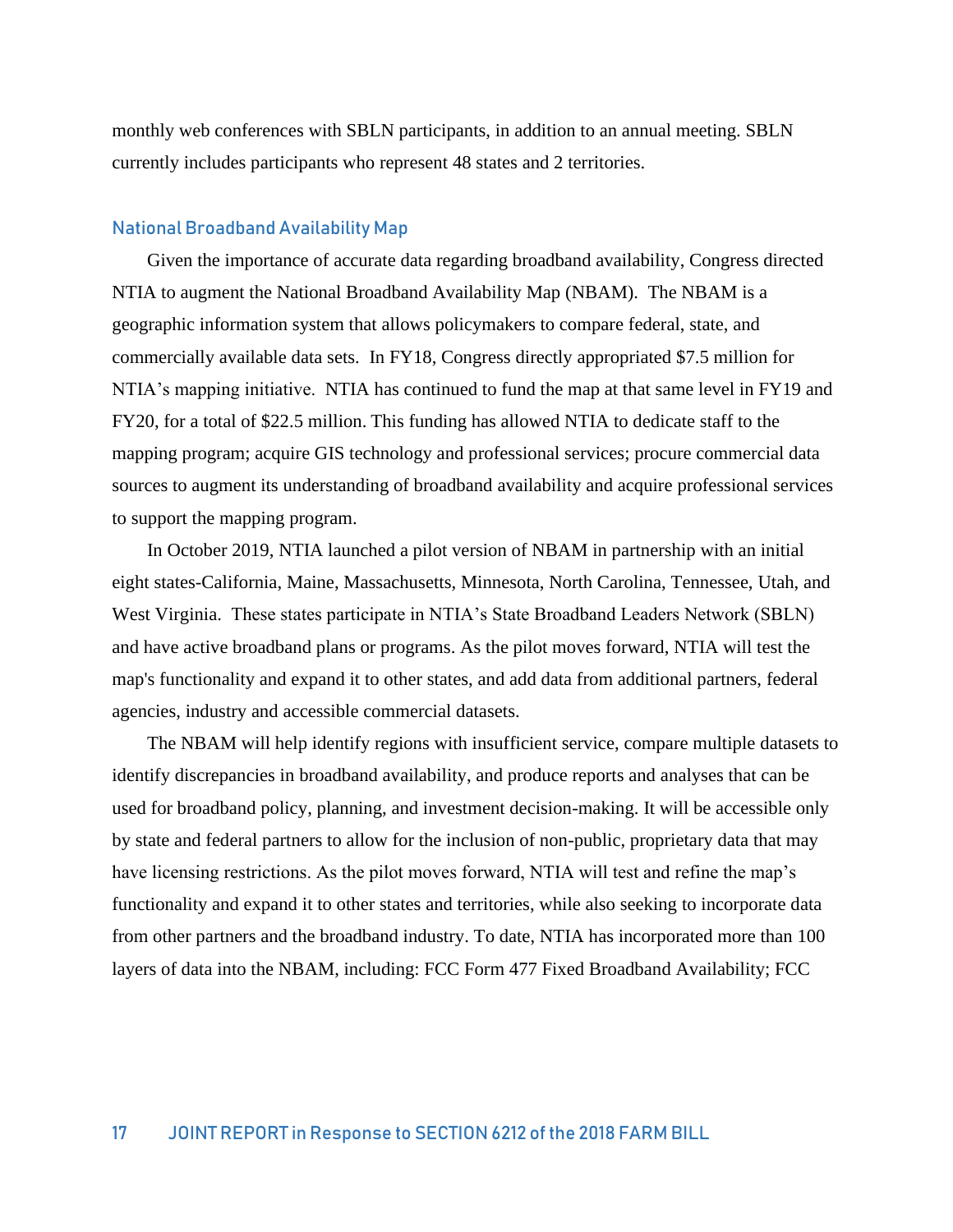Connect America Fund (CAF) 2; USAC High Cost Universal Broadband (HUBB); USDA-RUS / ReConnect Eligibility Data; M-Lab Fixed Speed Test; and data from the 8 partner states.

The NBAM allows users to compare different layers of data to improve their understanding of broadband availability. For example, data from different time periods can be compared to understand the expansion and contraction or lack of broadband services. Similarly, users could compare broadband availability with population density or socioeconomic data to prioritize the planning or funding of broadband projects to meet various policy objectives. NTIA is working on a combination of visual and automated tools within the NBAM to deliver these capabilities.

During 2020, NTIA expects to make numerous enhancements to the NBAM. Work is underway to improve NBAM usability, expand the platform's analytical capabilities, and incorporate additional states into the program. NTIA also expects to augment the NBAM with numerous additional data sets.

# COLLABORATION AND COORDINATION OF FEDERAL BROADBAND PROGRAMS AND ACTIVITIES

Collaboration of broadband programs and activities among the USDA, FCC, and NTIA has routinely occurred at both staff and leadership levels and has recently intensified. The Agencies will maintain and, where needed, expand their coordination efforts to meet the objectives identified in Section 6212.

#### ABI and Section 6214 of 2018 Farm Bill

USDA and NTIA have worked closely on the leadership team of the American Broadband Initiative [\(ABI\)](file://///fccnet/users/n15/sue.mcneil/My%20Documents/WCB/RUS/ntia.doc.gov/report/2019/american-broadband-initiative-milestones-report), the Administration's signature strategy to stimulate increased private investment in broadband infrastructure and services to fill broadband connectivity gaps in America. The FCC, as an independent regulatory agency, participates as a consulting member. The three ABI workstreams – Leveraging Federal Assets, Streamlining Federal Permitting, and Maximizing the Impact of Federal Funding – address barriers that delay or prevent rural broadband deployment. The Federal Funding workstream members are focused on improving the coordination and efficacy of federal broadband programs in ways that will maximize their impact. Building on existing coordination mechanisms between the FCC and USDA, the workstream members are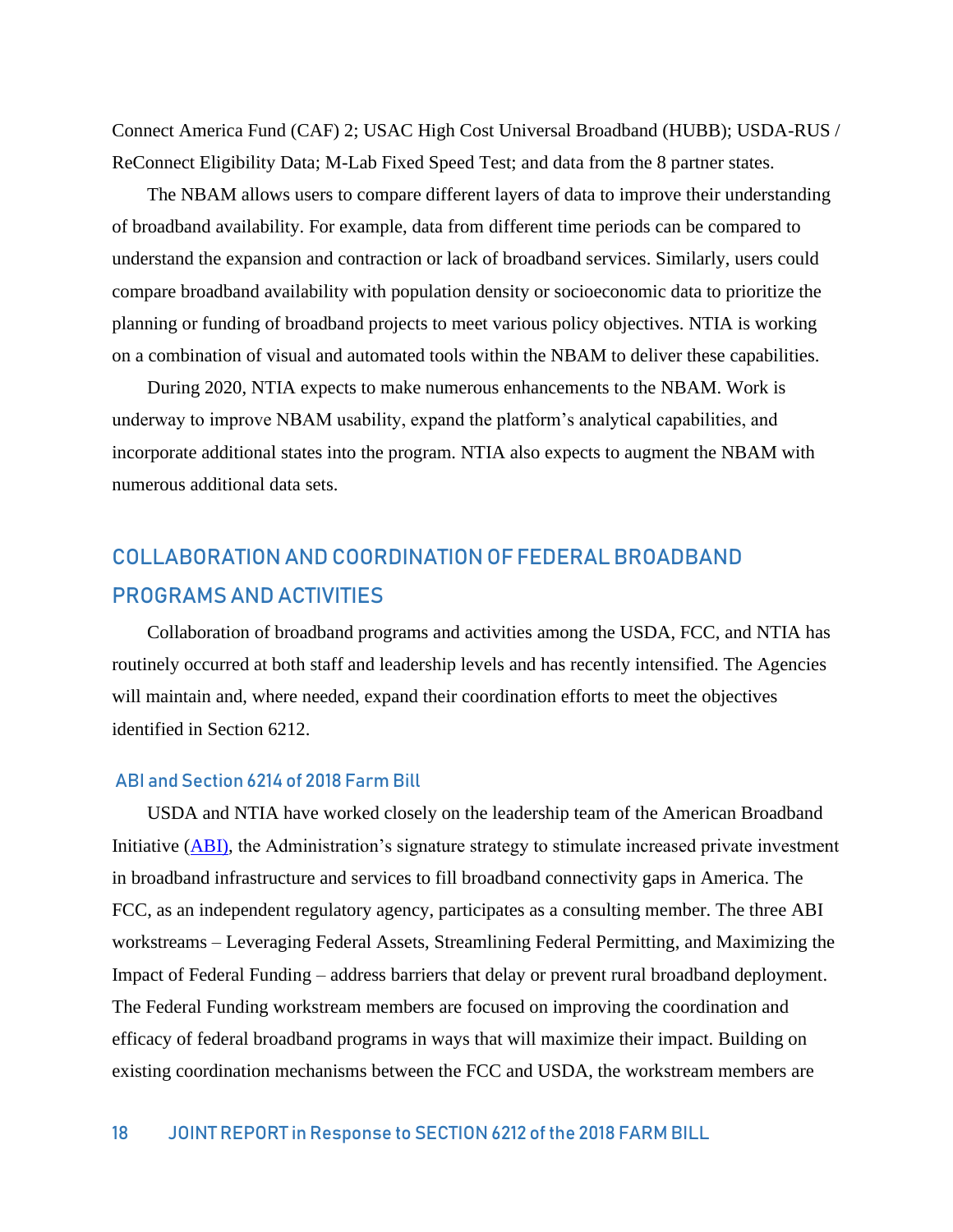exploring opportunities to promote coordination between USDA, FCC, NTIA and other federal agencies that support broadband expansion. Further, given that many states are operating broadband programs in parallel with federal programs, the SBLN provided input to the Federal Funding workstream with respect to improving coordination between federal actions and those state-level programs. The workstream is exploring options to implement the SBLN recommendations. In recognition of the crucial role played by accurate, complete, and verifiable service data in federal funding, the team has formed a Mapping Subgroup jointly co-chaired by the Agencies to develop recommendations for improving current broadband mapping efforts.

The ABI fulfills the requirements established in Section 6214 of the 2018 Farm Bill, which mandated the creation of an interagency working group to identify, assess, and determine possible actions relating to barriers and opportunities for broadband deployment in rural areas and report to the Executive Office of the President regarding recommendations agencies can take. The report was submitted to the Executive Office of the President in June 2019.

#### Consultation between USDA and NTIA

Section 6212 directs that USDA consult with NTIA to "assist in the verification of eligibility of the broadband loan and grant programs" it offers and that NTIA should make available its broadband assessment and mapping capabilities. This consultation and collaboration commenced during the roll-out of the complementary NTIA Broadband Technology Opportunities Program (BTOP) and USDA Broadband Infrastructure Program (BIP) stimulus programs almost a decade ago and continues today. USDA worked closely with NTIA in the roll-out of its ReConnect program and first-generation online mapping tool for applicants. NTIA promoted the program through its State Broadband Leaders Network; participated in training at ReConnect workshops through an inter-agency agreement with USDA; and provided technical assistance during the development of the program guidelines based on its experiences in the BTOP grant program and knowledge of state and local broadband deployment efforts. USDA and NTIA continue to collaborate on outreach efforts to unserved communities and are hosting state workshops across the country to assist communities in identifying opportunities to expand broadband access.

In recognition that one of the most significant challenges to expanding broadband connectivity is determining which parts of the country remain unconnected, NTIA will consult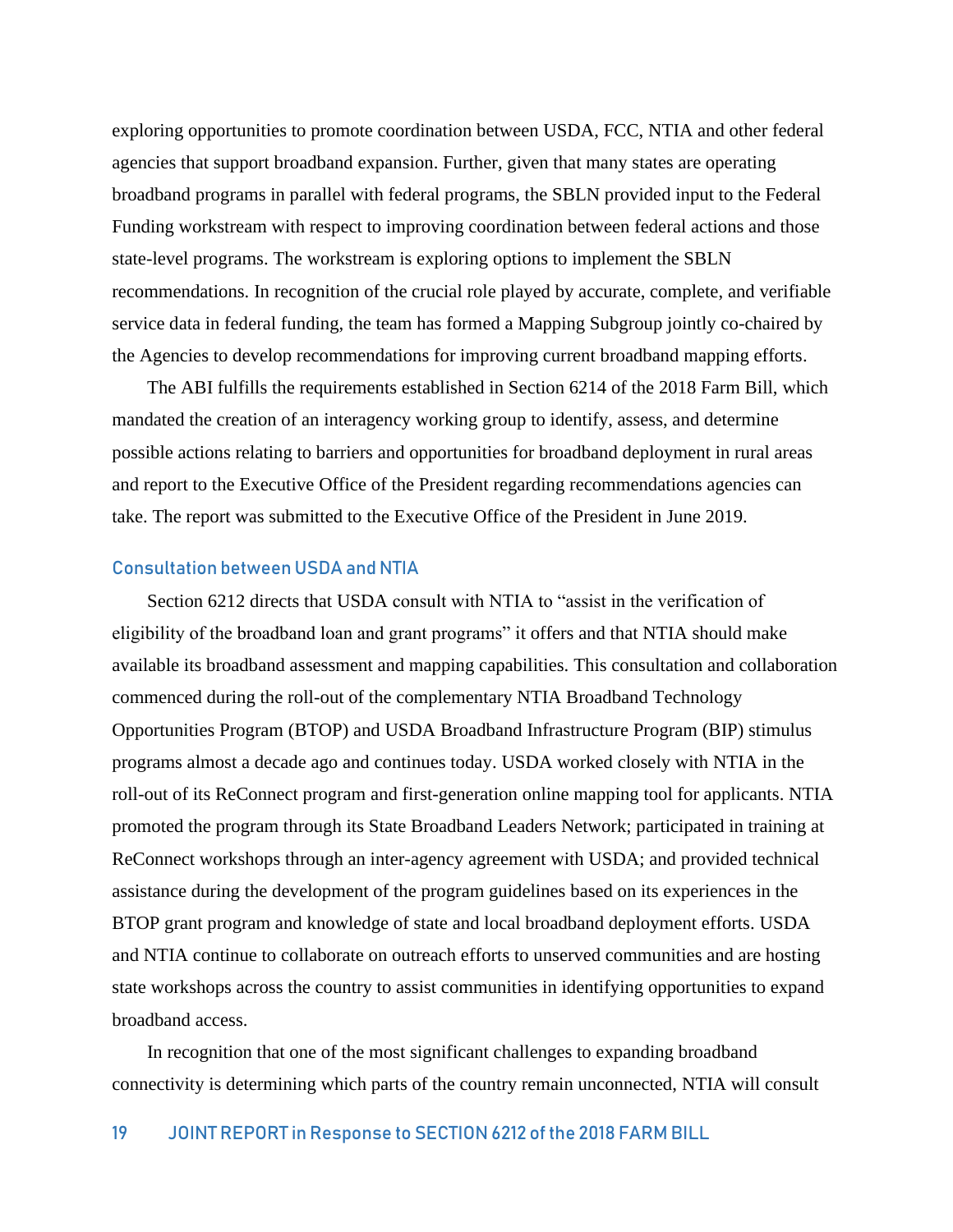with USDA and other federal agencies that support broadband deployment in the development of the NBAM. USDA and other federal agencies have "use cases" specific to their underwriting processes and statutory requirements. In addition, USDA and other federal agencies may gather information about local broadband availability through their application processes which may be useful to the development of the NTIA NBAM. While still in the early stages, the team working on the development of the NBAM will gather relevant information from USDA and other funding agencies about their processes and requirements to determine commonly needed functionality and options for meeting the needs of policymakers. Once completed, the NBAM will be a valuable tool for USDA to use in its validation process and is expected to better target and supplement the on-site survey process. Over time, it also may be able to serve as a standardized geospatial validation process for broadband programs across the Federal government.

### Consultation Between USDA and the FCC

Section 6212 also directs the USDA and FCC consult with each other prior to providing broadband support in order to maximize the scope and benefit of scarce federal resources. For example, USDA is directed to consult with the FCC "before providing broadband assistance for a project to serve an area with respect to which another entity is receiving Connect America Fund or Mobility Fund support under the Federal universal service support mechanisms established under section 254 of the Communications Act of 1934 [\(47 U.S.C. §](http://uscode.house.gov/quicksearch/get.plx?title=47§ion=254) 254)." Similarly, the statute directs the FCC to consult with USDA before offering universal service support "to serve an area with response to which another entity has received broadband assistance under a loan or grant program of the Department of Agriculture."

The USDA and FCC leverage their close relationship to meet Section 6212 obligations. In 2014, USDA's Rural Utilities Service and the FCC entered into a Memorandum of Understanding to facilitate the exchange of information between the two agencies. Through that agreement, and on a more informal basis, the agencies have been able to exchange information regarding policy and funding efforts to protect the integrity of their respective rural broadband support programs and maximize their reach. For example, to ensure that there was no duplicative support awarded through the FCC's CAF auction and USDA's ReConnect funding initiative, the USDA incorporated a geographic information system (GIS) mapping layer during Round 1 of its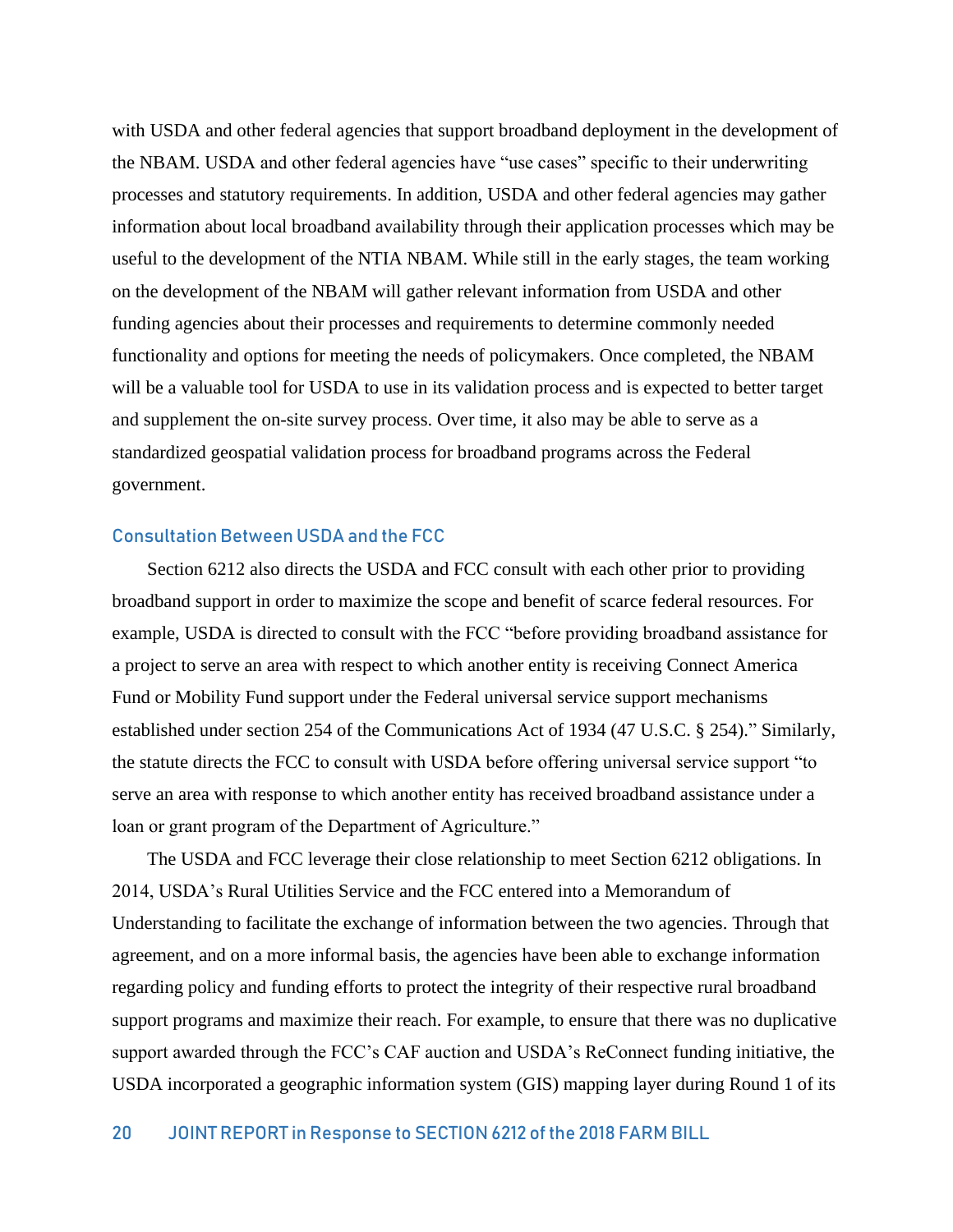ReConnect program that identified the boundaries of the CAF auction winners. The USDA has since worked with the FCC to ensure it reflected the most recent award winners. The USDA also provided the FCC with GIS information regarding the applications received during Round 1 of ReConnect funding. Both agencies are working to modernize and streamline the exchange of location and funding data by transitioning to the use of shapefiles. The FCC and USDA also coordinate prior to authorizing funds for rural broadband deployment to ensure that USDA loan and grant funds and the FCC universal service funds are not being spent on projects that are already funded through other federal programs. Finally, the ongoing coordination effort enables the agencies to leverage their respective areas of expertise to implement and manage broadband funding programs.

The USDA has found the FCC to be a valuable resource as it develops programs to provide broadband market incentives because of the size and scope of its funding mechanisms, the depth of expertise, and the knowledge the Commission brings to telecommunications system design. The FCC has found the USDA's experience with rural providers and users to also be of great value as broadband is deployed outside urban and suburban centers.

These coordination efforts have led to greater efficiency and reduced redundancy in the agencies' respective funding programs. But ongoing success depends on sustained cooperation between the agencies. The agencies will work to enhance these effects by maintaining a greater level of coordination as new broadband funding programs are implemented. For example, the senior staff at the FCC and USDA have initiated regular meetings to discuss issues related to their respective broadband funding programs that are about to launch, including the Rural Digital Opportunity Fund and Round 2 of the ReConnect program. These coordination efforts will help to avoid duplication of efforts or overbuilding by, for example, structuring relevant timeframes for each program, where feasible, so that areas awarded funds through one program can be excluded from the areas eligible for support in the other. Through a focus on sharing viewpoints and expertise relating to the structure and operation of funding programs early in the process, the FCC and USDA anticipate they will realize additional gains in efficiency.

NTIA and the FCC engage in regular, extensive coordination with spectrum-related matters, given their shared responsibility for managing the nation's radio spectrum resources in the public interest. NTIA manages spectrum and assigns frequencies to federal stations, while the FCC has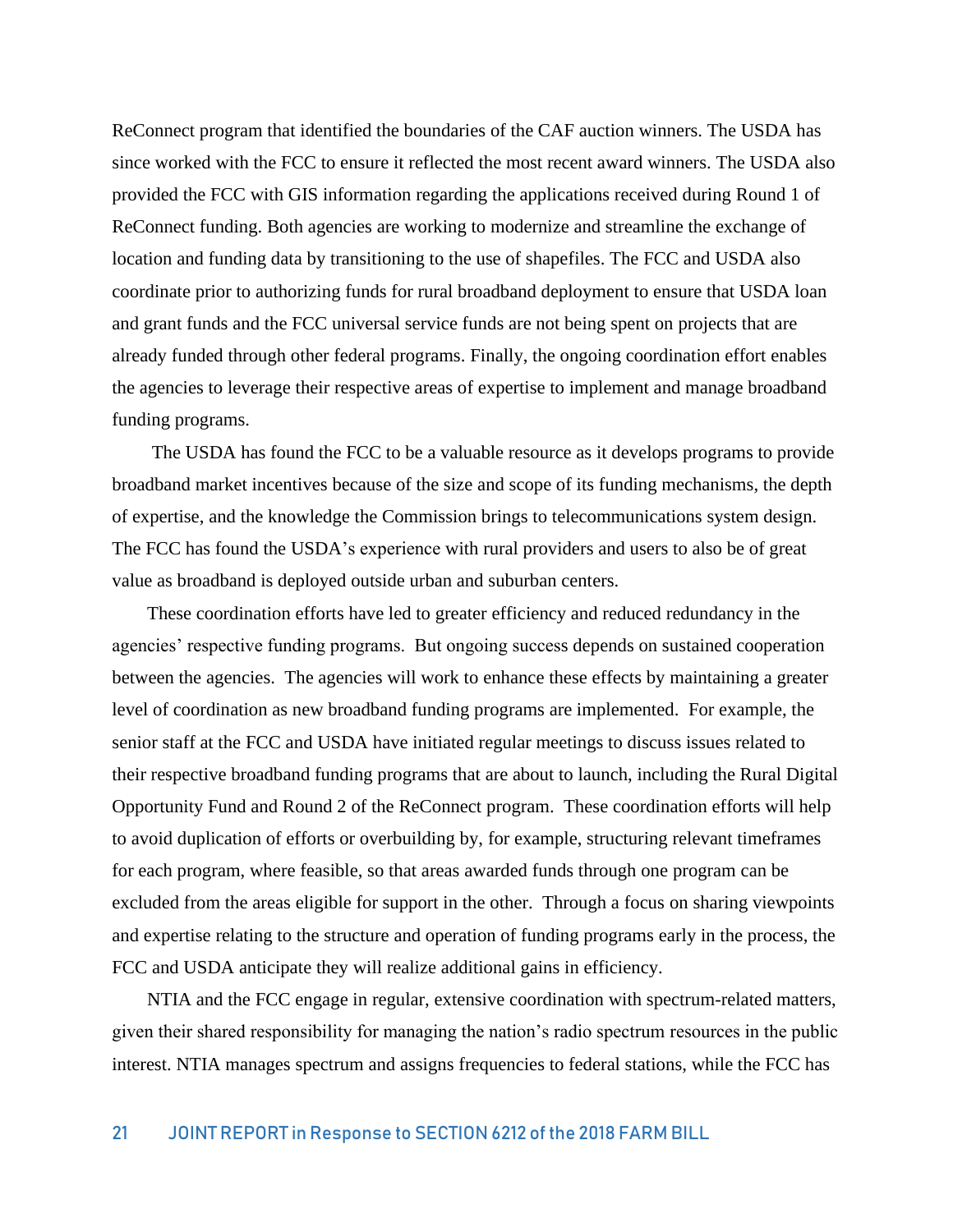regulatory authority, including licensing, over non-federal stations. Similarly, given Congressional mandates and each agency's role and respective initiatives with respect to broadband mapping, there is a shared understanding of the importance that both agencies coordinate and share broadband data. NTIA's NBAM includes data the FCC gathers from broadband providers. NTIA submitted comments regarding the modernization of the FCC Form 477, and supports the intent of the Digital Opportunity Data Collection "to enhance the accuracy and usefulness of broadband deployment reporting." As the FCC gathers more granular broadband data, NTIA welcomes the opportunity to integrate the data into the NBAM for an enhanced understanding of the state of broadband availability across the country.

# USDA, FCC, and NTIA Examine Future Needs and Technical Capabilities of Rural **Broadband**

Since all three agencies are committed to funding programs that will have a lasting impact on rural communities, the Agencies actively collaborate on questions concerning future rural broadband service needs as required by Section  $6212(c)(1)$  and analysis of the technical capabilities of current and future technologies available by performance, suitability, and cost as required by Section 6212 (c)(2).

All three agencies are working to ensure that the policies and programs they support will meet the broadband needs and technical requirements that rural America demands. NTIA's interaction with state and local communities seeking local broadband solutions through its BroadbandUSA program and State Broadband Leaders Network provides insight into future rural broadband needs, which are shared with the USDA and the FCC. USDA and FCC funding programs have established minimum speed and latency standards designed to ensure that federal dollars support the growing demand for modern broadband networks. USDA makes this evaluation by reviewing performance of current loans and grants to ensure that funded service offerings remain viable and debt can be repaid. Similarly, the FCC analyzes existing and developing technological capabilities in establishing minimum speed and latency requirements and by periodically reviewing funding and performance obligations required of its universal service recipients. Recognizing that access to robust broadband service is important to all Americans, both USDA and FCC proposed minimum speeds of 25/3 Mbps for the ReConnect and Rural Digital Opportunity Fund programs, with priority given for faster, up-to gigabit speeds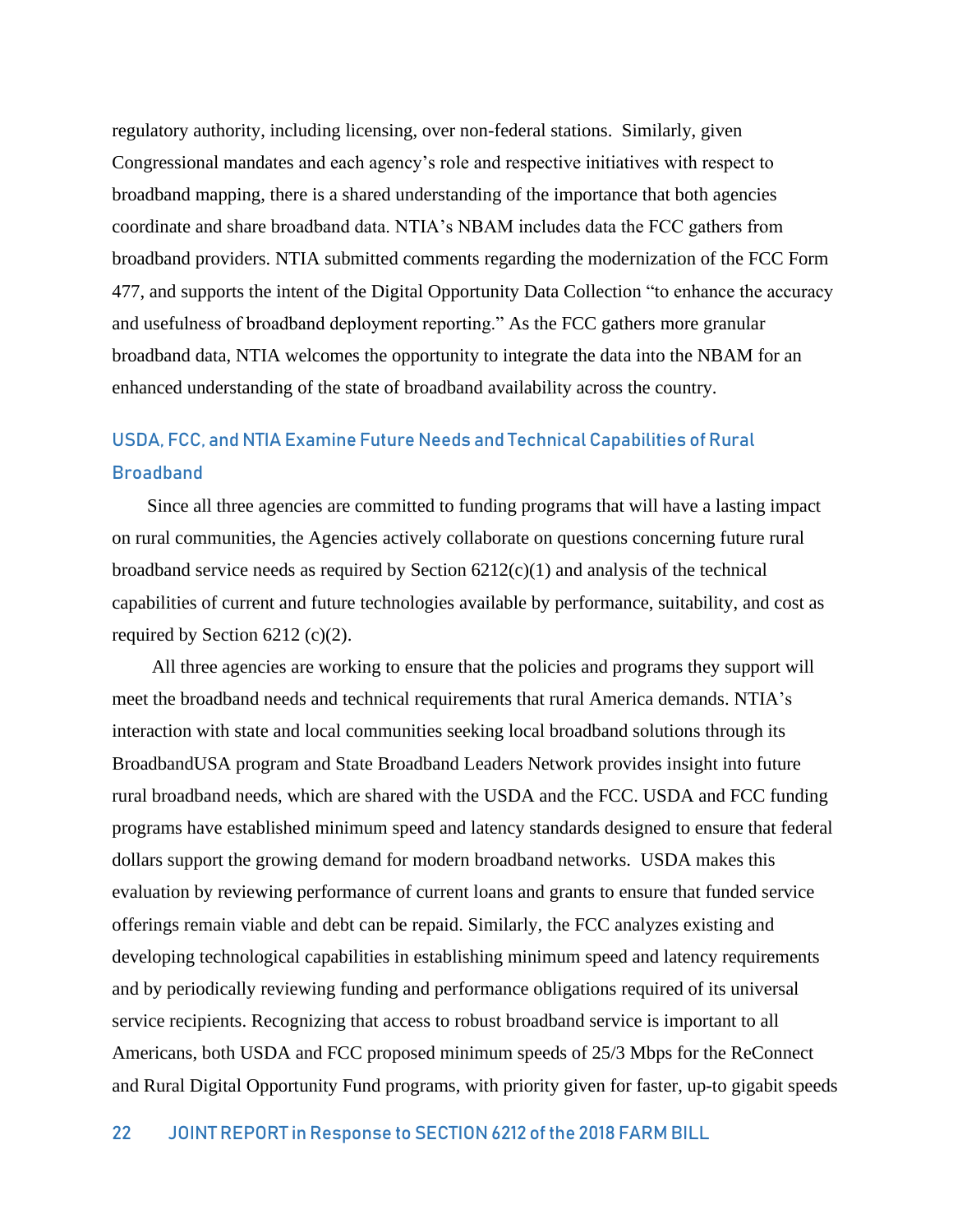and lower latency. The Agencies will continue to tailor their programs to keep pace with demand for faster broadband service in rural America.

Through its policymaking function, the Commission adopts rules to promote technological advancement, increase competition, and reduce barriers to broadband deployment. As an example, in December 2017, to remove the 1930s-era, utility-style regulatory impediments that Title II classification imposed on broadband investment and deployment, the Commission adopted an [Order](file://///fccnet/users/n15/sue.mcneil/My%20Documents/WCB/RUS/fcc.gov/document/fcc-releases-restoring-internet-freedom-order) that reinstated the pre-2015 "information service" classification of broadband Internet access service and restored the determination that mobile broadband is not a commercial mobile radio service. As the Commission found, "reports of industry efforts and plans for broadband expansion support our belief that the Commission's actions to date to encourage and stimulate broadband deployment and innovation are in fact working as intended." Broadband providers' capital expenditures increased by approximately \$3.1 billion in 2018 and fiber was deployed to 5.9 million new homes in 2018, the largest number ever recorded.

Similarly, the Commission has taken steps to remove barriers to deployment and accelerate the transition to Internet Protocol-based networks. In November 2017, the Commission [reformed](file://///fccnet/users/n15/sue.mcneil/My%20Documents/WCB/RUS/fcc.gov/document/fcc-acts-enable-investment-next-generation-networks-0) its copper retirement, network change disclosure, and discontinuance processes to remove regulatory barriers causing unnecessary costs or delay to deployment of next-generation networks. It enacted [further reforms](file://///fccnet/users/n15/sue.mcneil/My%20Documents/WCB/RUS/fcc.gov/document/fcc-eliminates-needless-barriers-next-generation-networks-services-0) in June 2018 to eliminate unnecessary impediments and costs to timely network upgrades, while maintaining protections for consumers and enabling providers to invest in next-generation networks.

In August 2018, the Commission [adopted measures](file://///fccnet/users/n15/sue.mcneil/My%20Documents/WCB/RUS/fcc.gov/document/fcc-speeds-access-utility-poles-promote-broadband-5g-deployment-0) to expedite the process and reduce the costs of attaching new network facilities to utility poles. Most significantly, the Commission established a new "One Touch Make Ready" pole attachment process that allows the party with the strongest incentive to prepare the pole quickly for new attachments, rather than spreading the work across multiple parties. The Commission also addressed two forms of state and local regulatory barriers to deployment, clarifying that (1) it will preempt, on a case-by-case basis, state and local laws that inhibit the rebuilding or restoration of broadband infrastructure after a disaster; and (2) state and local moratoria on the deployment of telecommunications services and facilities are barred by section 253(a) by the Communications Act because they "prohibit or have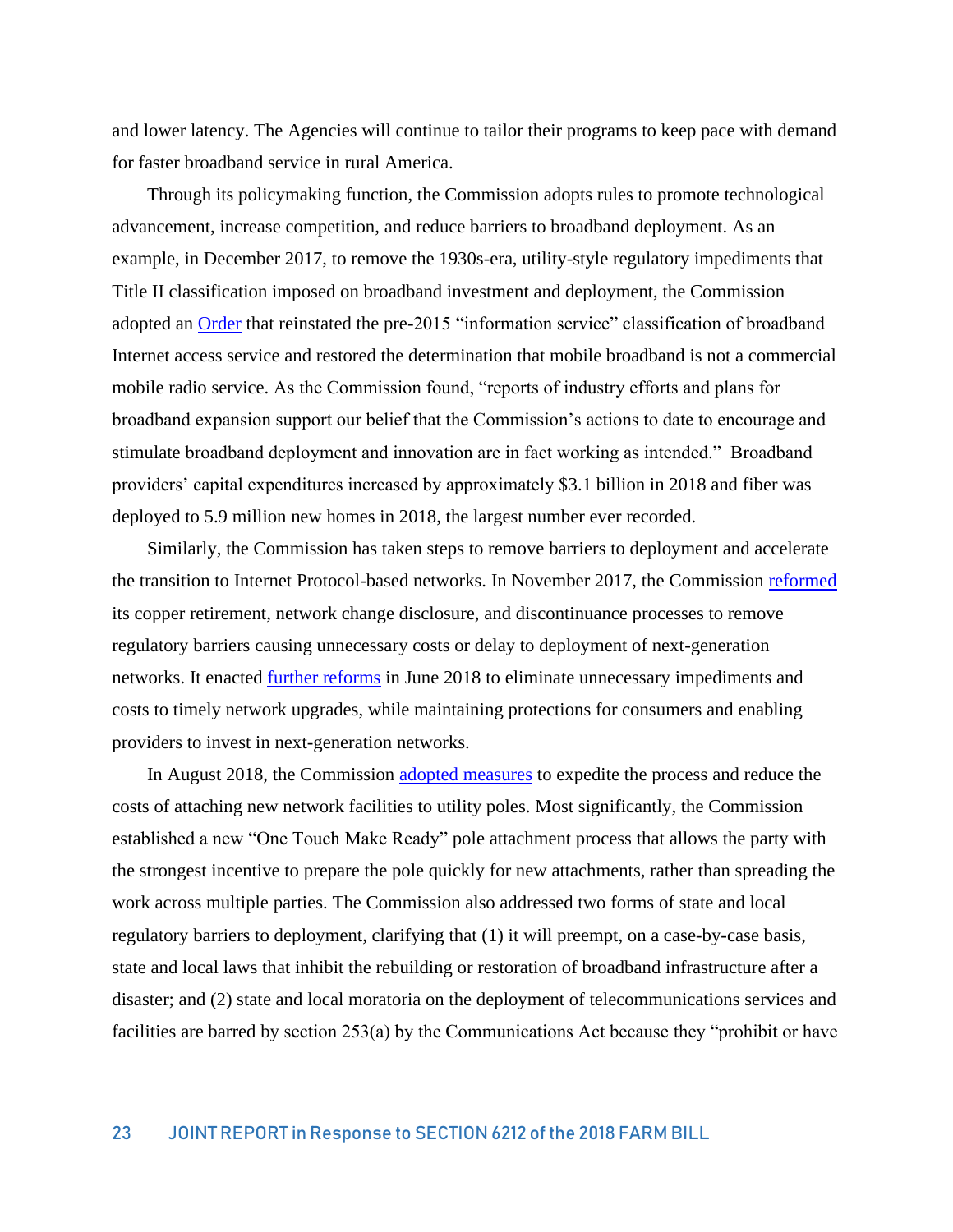the effect of prohibiting the ability of any entity to provide any interstate or intrastate telecommunications service."

To help inform policymaking, the FCC has established a number of federal advisory committees. For example, the Broadband Deployment Advisory Committee (BDAC), chartered on March 1, 2017, and re-chartered on March 1, 2019, makes recommendations to the Commission on how to accelerate broadband deployment by reducing and/or removing regulatory barriers to infrastructure investment. The BDAC provides a means for stakeholders to exchange ideas and develop recommendations to the Commission on broadband deployment, thereby enhancing the Commission's ability to carry out its statutory responsibility to encourage broadband deployment to all Americans. The BDAC's efforts have been influential in the Commission's infrastructure proceedings. The re-chartered BDAC is continuing its efforts with three newly formed working groups: (1) Disaster Response and Recovery Working Group; (2) Broadband Infrastructure Deployment Job Skills and Training Opportunities Working Group; and (3) Increasing Broadband Investment in Low-Income Communities Working Group.

In addition, the FCC established the Precision Agriculture Task Force to ensure that the rapidly growing broadband needs of unserved agricultural lands will be met, both now and in the future. In consultation with USDA, and in collaboration with public and private stakeholders in the agriculture and technology fields, the Task Force will take concrete steps to identify and measure current gaps in the availability of broadband Internet access service on agricultural lands. These steps will include developing policy recommendations to promote the rapid, expanded deployment of broadband Internet access service on unserved agricultural land and recommending specific steps that the Commission should consider to ensure that the expertise of the USDA and available farm data are reflected in future programs of the Commission. As part of this joint effort, USDA will share its farmland mapping and analytical resources and practical knowledge of the national agricultural ecosystem and serve as a non-voting ex officio member of the Precision Agriculture Task Force. USDA will also provide dedicated staff to support the Task Force and each of its working groups. Members of the Precision Agriculture Task Force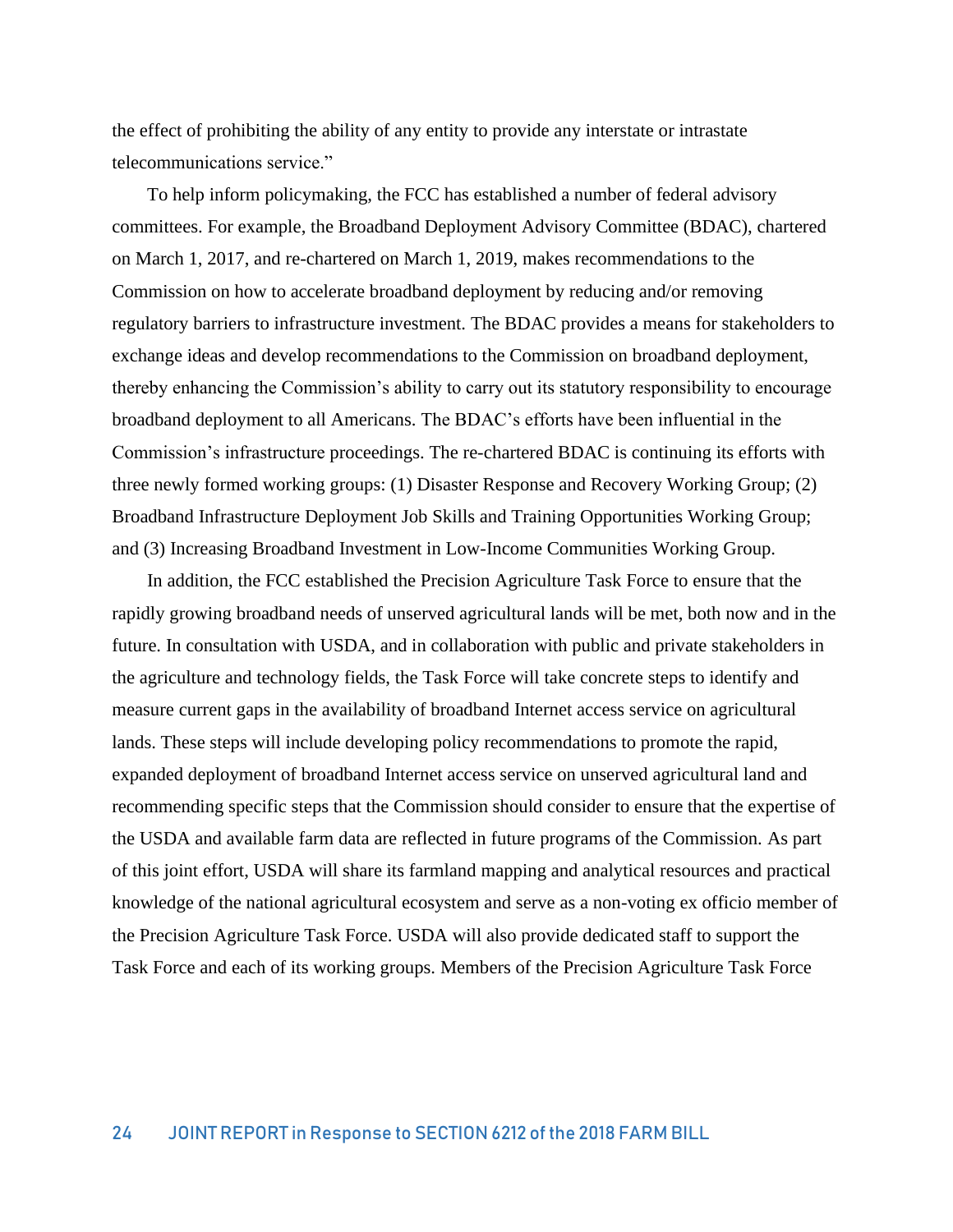were announced on November 19, 2019, and the first meeting of the Task Force took place on December 9, 2019.

Finally, the Technological Advisory Council (TAC), which is comprised of a diverse array of industry experts, provides technical advice to the FCC. The TAC focuses on key issues affecting the deployment of new broadband technologies and services seeking to spur opportunities for innovation, greater efficiencies and job creation.

The Commission also undertakes broadband reporting pursuant to Congressional directives. In the annual Broadband Deployment Report, issued pursuant to section 706 of the Telecommunications Act of 1996, the FCC must "determine whether advanced telecommunications capability is being deployed to all Americans in a reasonable and timely fashion." In addition, the bi-annual Communications Marketplace Report, required by Section 401 of the RAY BAUM'S Act of 2018, requires the FCC to assess the state of all forms of competition in the communications marketplace; the state of deployment of communications capabilities; and barriers to competitive entry, including market entry barriers for entrepreneurs and other small businesses. The FCC also is required to describe the actions taken by the Commission in the previous two years to address challenges and opportunities in the communications marketplace, and the FCC's agenda for continuing to address those challenges and opportunities over the next two years. These reports, which inform the FCC's policy efforts, provide an opportunity to assess both the state of broadband deployment and the FCC's efforts to bridge the digital divide.

#### USDA, FCC, and NTIA Data Collection, Exchange and Verification

Section  $6212(a)(3)(A-D)$  urges the USDA, the FCC, and NTIA to examine ways to harmonize broadband notification and reporting requirements and develop common verification procedures across all federally supported broadband programs, to consolidate and use existing broadband service data, and to collect and share data on those projects in rural areas where Federal programs are supporting broadband deployment. The USDA, FCC, and NTIA are working to implement this mandate.

The FCC has instituted compliance measures to ensure that carriers are using universal service funding for its intended purpose. For example, carriers participating in CAF programs are required to file broadband deployment data with the Universal Service Administrative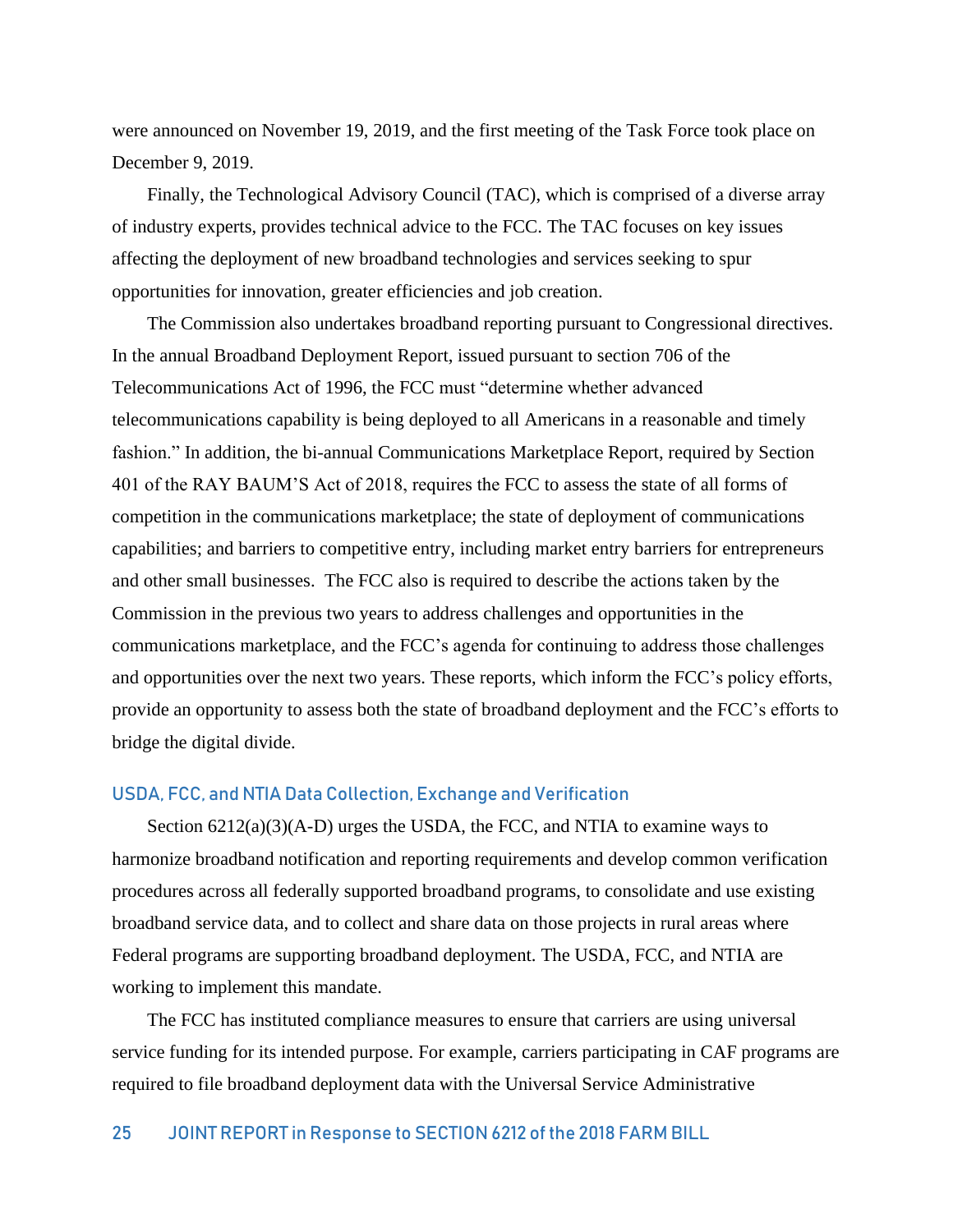Company's High Cost Universal Broadband (HUBB) portal showing where they are building out mass-market, high-speed Internet service. This information includes latitude and longitude coordinates for every location where service is available, and is the foundation for the [CAF Map,](https://data.usac.org/publicreports/caf-map/) which shows the impact of CAF support on broadband expansion in rural America.

Additionally, the FCC recently approved [revised performance measures](file://///fccnet/users/n15/sue.mcneil/My%20Documents/WCB/RUS/fcc.gov/document/fcc-takes-steps-enforce-quality-standards-rural-broadband-0) for high-cost funding recipients. These minimum service standards ensure accountability for consumers, taxpayers, and the Commission and ensure that carriers deploy networks that meet the performance requirements they committed to deliver. At the same time, the FCC recognized that each carrier faces unique circumstances, and that one set of prescriptive rules may not make sense for every carrier. To accommodate this practical reality, the FCC's rules provide flexibility, considering the operational, technical, and financial differences among providers when establishing minimum testing standards, to ensure that even the smallest rural carriers can meet testing requirements without facing excessive burdens. The FCC has briefed USDA on its performance measures and is a resource as USDA implements a similar program.

USDA, NTIA and the FCC, as members of the ABI's Federal Funding workstream, acknowledge the need for collection and exchange of more consistent data across the programs that support the deployment of broadband service. Such data can ensure that agencies make more informed programmatic and policy decisions about the state of broadband availability, and in targeting funding in support of additional broadband deployment. In particular, sharing geospatial data about the availability of broadband, including both current and planned deployments supported by federal funding, has been valuable for coordinating among federal agencies to maximize the reach of scarce federal resources. The agencies will evaluate opportunities to enhance their geospatial data collections and to formalize the exchange of such data.

On August 1, 2019, the FCC adopted a [Report and Order and Second Further Notice of](file://///fccnet/users/n15/sue.mcneil/My%20Documents/WCB/RUS/fcc.gov/documents/fcc-improves-broadband-mapping)  [Proposed Rulemaking](file://///fccnet/users/n15/sue.mcneil/My%20Documents/WCB/RUS/fcc.gov/documents/fcc-improves-broadband-mapping) that established the Digital Opportunity Data Collection, a new broadband data collection that will gather geospatial broadband service availability data specifically targeted toward advancing universal service goals. The Digital Opportunity Data Collection will require all broadband service providers to submit granular maps of the areas where they have broadband-capable networks and make service available, providing a more precise depiction of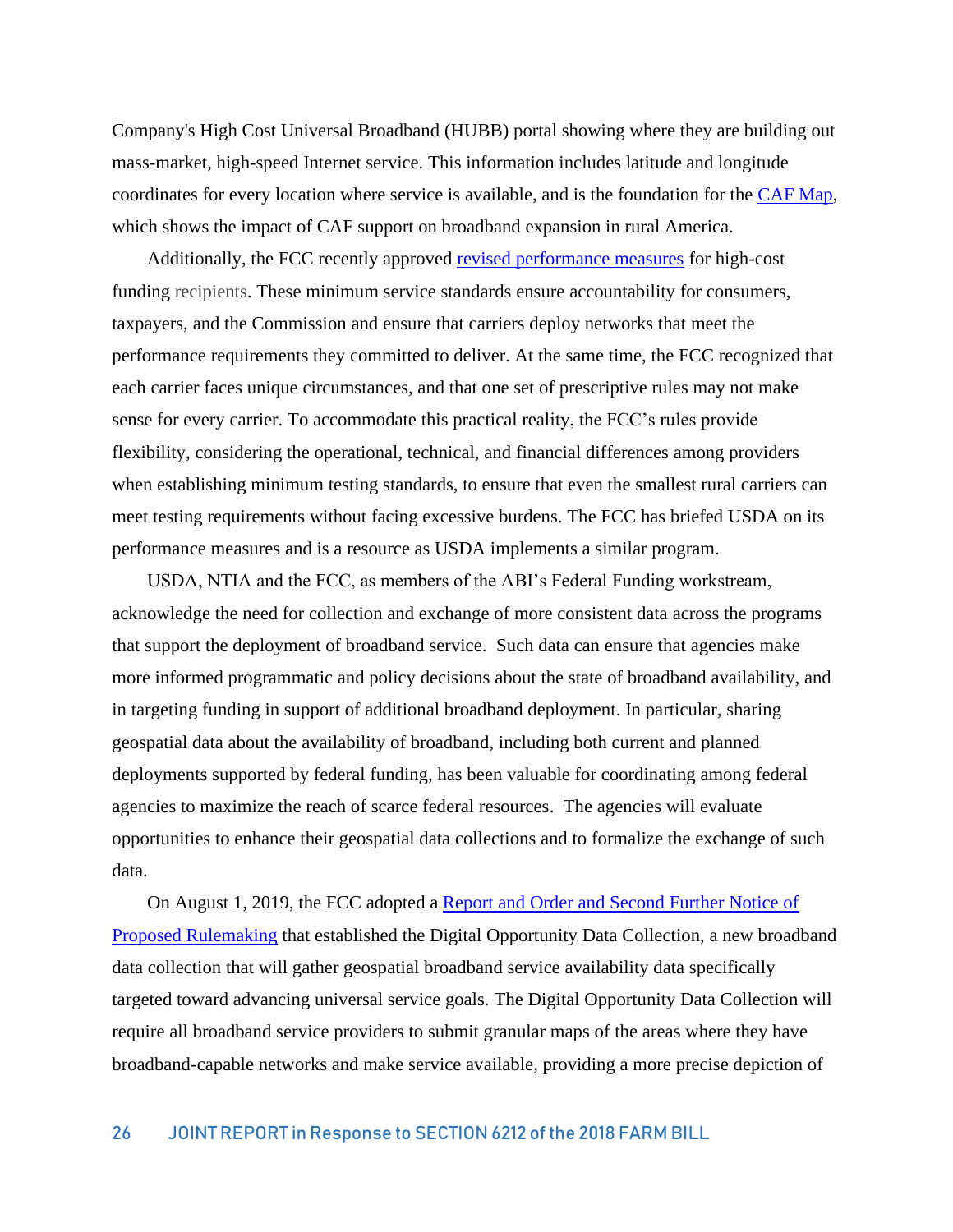broadband coverage than is currently available. The information collected through the Digital Opportunity Data Collection will be publicly available and will ultimately include a platform for stakeholders, including governmental entities, to submit information that disputes the broadband deployment information submitted by providers. In the accompanying Second Further Notice of Proposed Rulemaking, the FCC sought comment on incorporating a broadband-serviceable location tool into the Digital Opportunity Data Collection to create a comprehensive, geospatial database of all locations that have, or could have broadband services. The Digital Opportunity Data Collection will result in broadband deployment maps that will allow the FCC to precisely target scarce universal service dollars to where broadband service is lacking. Broadband notifications and reporting requirements are not yet uniform. Information transfers are, by necessity, conveyed through formal and informal communication between the Agencies. The use of a common data collection standard by both the USDA in its ReConnect program and ultimately its other telecommunications offerings along with the FCC's adoption of a similar tool in its new Digital Opportunity Data Collection program will make it possible to harmonize notification and reporting. Enhanced broadband availability accuracy through NTIA's mapping initiative and integration into federal policymaking and funding decisions, along with the FCC's new data collection tool, will make common verification procedures across all federally supported broadband programs less difficult.

### **CONCLUSION**

The USDA, FCC, and NTIA are working to deploy broadband to rural areas. The USDA loan and grant programs, the FCC universal service programs, and NTIA's BroadbandUSA program and National Broadband Availability Map not only bring broadband resources to rural areas, but also provide information about where service is needed to allow agencies to avoid waste and duplicative federal funding. Through regular and routine exchange of program and technical information, the Agencies are partnering to close the rural digital divide and multiplying the effect of their respective efforts. Common data standards, such as those proposed by the FCC's new Digital Opportunity Data Collection program and those in use by the USDA in the ReConnect program, routine digital information exchanges, and a complete, accurate and verifiable mapping tool will ensure that federal funding is targeted and does not overlap.